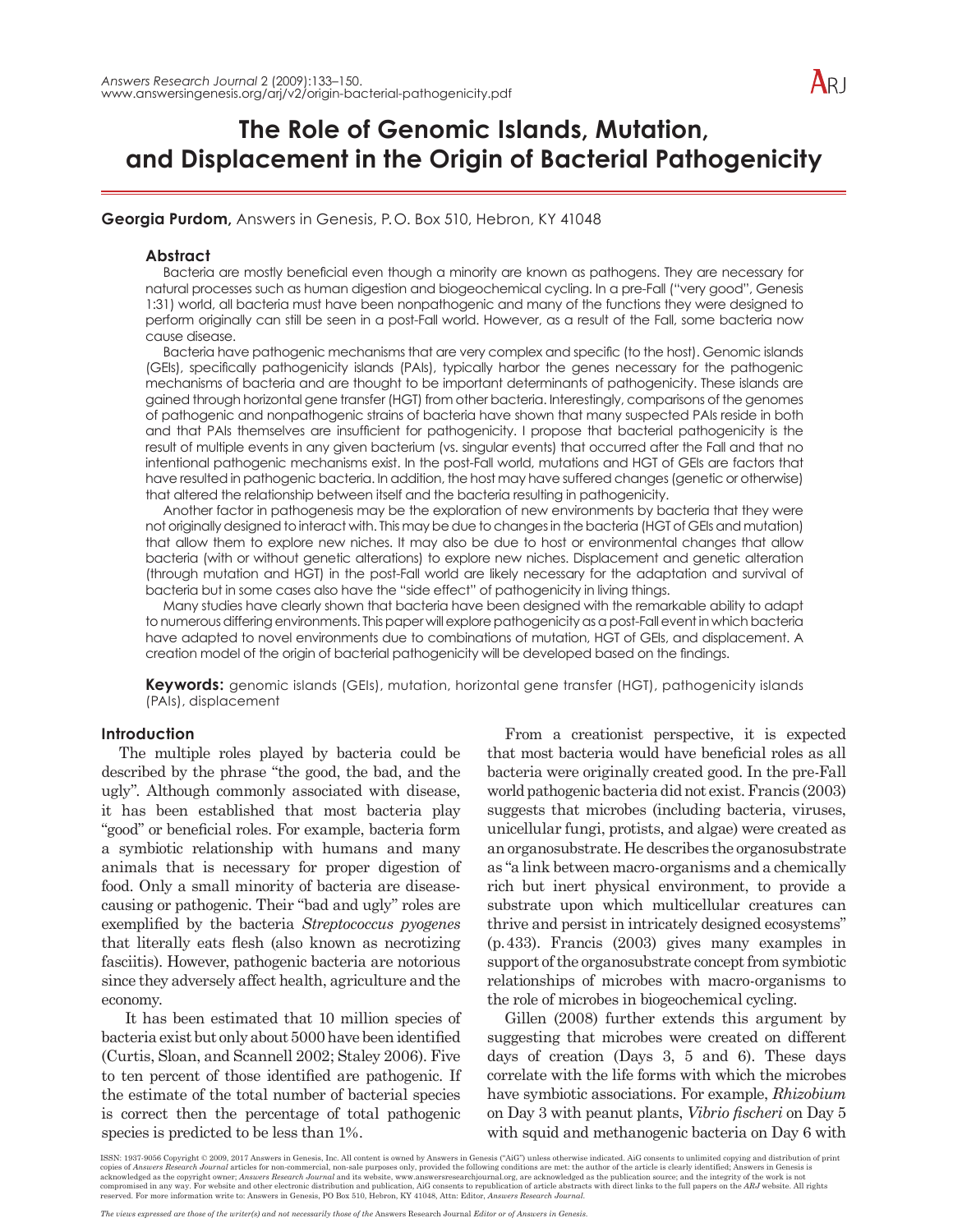cattle. Thus, God created bacteria as a link between the physical world (water, soil, atmosphere) and the living world (plants, animals, and humans).

As a result of the Fall (Genesis 3), all of creation was cursed (Romans 8:22–23) including bacteria. Many bacteria continued in their originally created beneficial roles which are still widely observed today. However, some bacteria became pathogenic to plants, animals, humans and even other microbes. What exactly caused this change from nonpathogenic to pathogenic bacteria?

Unfortunately, the creationist literature on the topic of microbes and pathogenesis is scant. Bergman (1999) addresses the subject of pathogenic viruses and suggests they are the result of mutation and/ or the transfer of inappropriate genes. Wood (2001) suggests that genome decay (mutations) has led to pathogenicity in mycoplasmas. Wood (2007) suggests more generally that pathogenicity is more likely to result from the addition of DNA (through lateral transfer) versus degeneration through mutations. Francis (2003) suggests that pathogenicity may be the result of the lateral transfer of pathogenicity islands or the modification of current symbiotic relationships. A comprehensive creation model for the origin of bacterial pathogenicity is needed.

Bacterial pathogenic mechanisms are complex and specific (in relation to their host). One example is the type III secretion system (T3SS) used by many pathogenic bacteria to inject protein effectors into host cells that modify the cell functions to the advantage of the bacteria. The T3SS has been referred to as a "complex nanomachine" (Cornelis 2006) and its components are encoded by approximately 25 genes and the system itself is regulated by a series of complex interactions (Blocker, Komoriya, and Aizawa 2003). Mutations only modify existing structures so they cannot be responsible for the *origin* of the T3SS.

The genes for T3SS commonly reside on genomic islands (GEI) called pathogenicity islands (PAI). GEIs are commonly transferred among bacteria through horizontal gene transfer (HGT). However, the mere existence of T3SS on these islands does not explain the *origin* of the secretory system, but only its ability to be transferred among bacteria via islands. Mutations and HGT of GEIs by themselves are inadequate to explain the *origin* of T3SS and many other complex pathogenic mechanisms as well.

Given the complexity and specificity of pathogenic mechanisms and the cessation of God's creative work on Day 6, I propose that no intentional pathogenic mechanisms exist and bacterial pathogenicity is the result of a combination of events that did not occur in a pre-Fall world. Alterations post-Fall have led to pathogenicity. These alterations are likely combinations of mutations, HGT of GEIs, and/or host

changes. For example, T3SS has been discovered in several nonpathogenic, symbiotic bacteria such as *Mesorhizobium loti* a symbiont of legumes (Hentschel, Steinert, and Hacker 2000). Mutations of T3SS in symbiotic *Sinorhizobium fredii* and *Rhizobium* sp. NGR234 affect their ability to form relationships with their host plants (Preston, Haubold, and Rainey 1998). T3SS was also found to be essential for the development of a symbiotic relationship between *Sodalis glossinidius* and the tsetse fly (Ochman and Moran 2001). It is likely that T3SS was originally created (pre-Fall) for use in symbiotic relationships but alterations in the bacteria or host in a post-Fall world have led to its current function in pathogenic bacteria.

Bacteria are master adapters and must be in order to survive in the harsh environments of the post-Fall world. Many of their genetic alterations are not random but rather adaptive in nature allowing them to adapt specifically in relation to their environment (Purdom and Anderson 2008). However, a "side effect" of this adaptation to specific ecological niches may also result in pathogenicity to the detriment of other living organisms.

In addition, displacement of bacteria to new ecological niches due to genetic alterations or changes in the host or environment allowing bacteria to explore new ecological niches (with or without genetic alteration) may also play a role in pathogenicity. For example, adherence factors (such as fimbriae) are found on GEIs and produced by nonpathogenic strains of *Escherichia coli* that are part of the normal gut flora (Hacker and Carniel 2001). If those same *E. coli* are displaced to the urinary tract the GEIs now become PAIs as the adherence factors produced allow the *E. coli* to establish itself in the bladder or kidney causing infection (Hacker and Carniel 2001). Thus, the same mechanisms can be nonpathogenic or pathogenic depending on the ecological niche that bacteria occupy.

Evolutionary ideas of pathogenesis contradict the creation model. Pathogenic bacteria of both animals and plants share common mechanisms. A known plant pathogen, *Erwinia chrysanthemi*, has genes homologous to virulence genes in the human pathogens *B. pertussis* and *Haemophilus influenzae* (Kim et al. 1998). Similar lysozyme-like virulence factors have been found in *Agrobacterium tumefaciens* (plant pathogen) and pathogenic enterobacteria (Mushegian et al. 1996). From an evolutionary perspective this is unexpected considering the divergence of plants from animals millions of years ago. Bacteria infecting animals would be expected to have developed very different mechanisms for pathogenicity than those infecting plants considering the enormous differences between animals and plants at the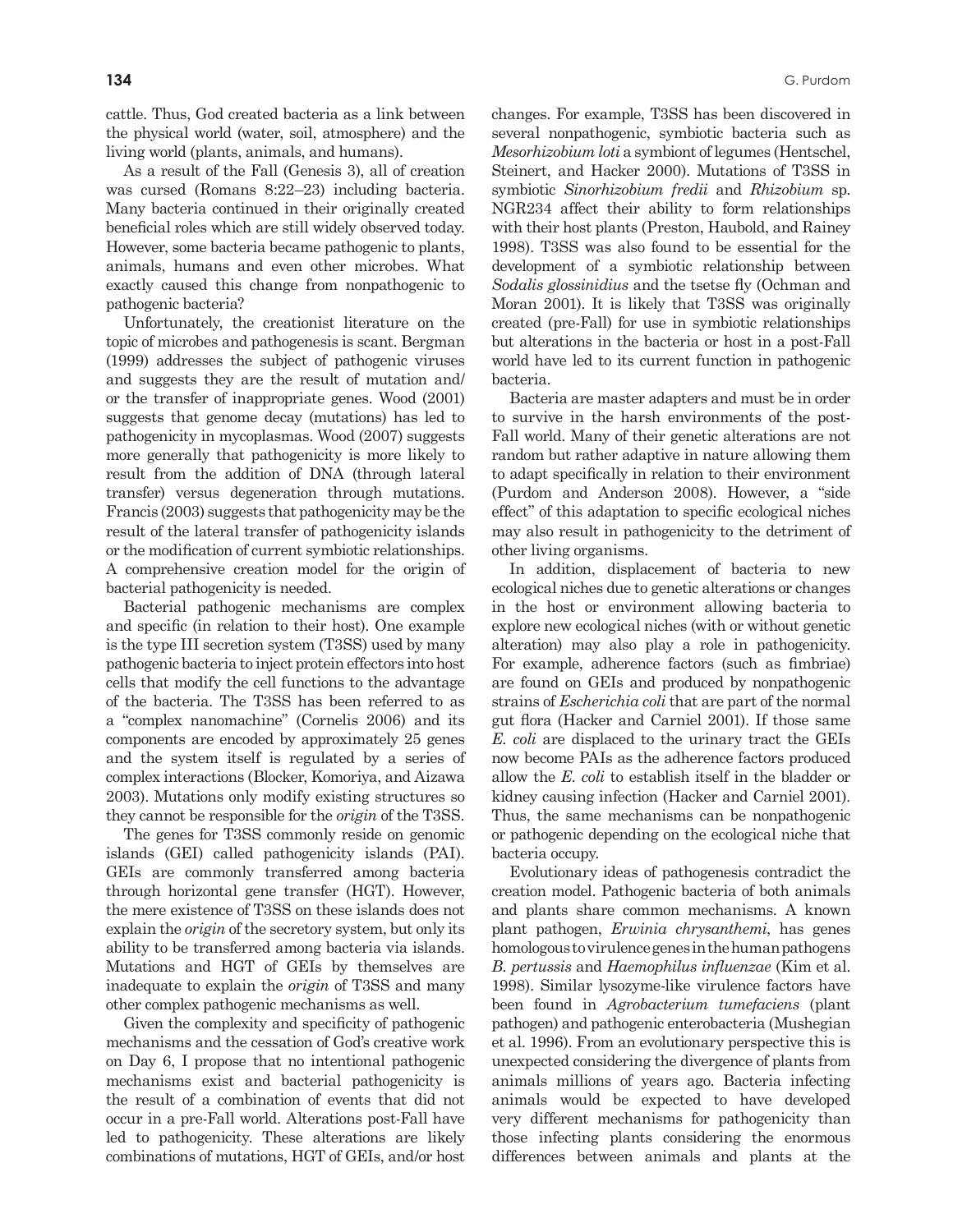cellular, anatomical, and physiological levels. From a creation perspective God's original design included bacteria that interacted with one another and their environment [the organosusbtrate model (Francis 2003)] including both plants and animals. Thus, more similarities would be expected versus differences.

In addition, pathogenic bacteria are often thought to represent a more ancestral state than symbiotic bacteria (Hain et al. 2006; Kilian et al. 2008). Some suggest that ancestral virulent bacteria quickly killed their host and thus, led to their own demise (Ernst, Trevejo-Nuñez, and Banaiee 2007). Bacteria that attenuated or lost virulence/pathogenic genes but could still form a commensal or symbiotic relationship with the host were more likely to survive. Pawlowski and Bisseling (1996) state,

The occurrence of certain steps in the infection process [of *Rhizobium*-legume symbioses] that seem to be recruited from [*sic*] or are vestiges of a pathogenic interaction (p. 1908).

This concept is in direct opposition to the biblical creation model that all bacteria were originally designed and created for commensal/symbiotic associations and this was altered by the Curse leading to pathogenic bacteria. Erroneous ideas concerning the origin of pathogenesis could have a negative impact on the development of prevention strategies and therapeutic treatments for bacterial disease.

Most cancers arise due to multiple factors such as genetic predisposition, environmental factors, and multiple mutations. Multiple changes also appear to be required for bacterial pathogenicity (Groisman and Ochman 1996; Hentschel and Hacker 2001). A creation model of bacterial pathogenicity will be developed based on the exploration of possible mechanisms responsible for the origin of pathogenicity: mutation, HGT of GEIs, and displacement.

#### **Overview of Pathogenicity**

The following overview is provided to show the complexity and specificity of pathogenicity. Included in each section is also a discussion of how pathogenic functions may originally have been nonpathogenic.

#### *Toxins*

Two major types of toxins are associated with pathogenic bacteria. Endotoxin is found in the cell wall of Gram negative bacteria and is released when the bacteria are lysed. This toxin causes a generalized reaction in the host such as fever and inflammation. Exotoxins are proteins released from Gram positive and Gram negative bacteria that have specific effects on host cells. For example, the cholera toxin (CT) secreted by *Vibrio cholerae* enters intestinal epithelial cells and causes the secretion of water, sodium, potassium and other substances into

the intestinal lumen resulting in dehydration of the host. Bacterial cells have specialized machinery that secrete the toxins and many toxins appear to be host specific and tissue specific.

Bergman (1997) relates that determination of toxicity of a compound is more a matter of dosage, timing, and location than the actual compound itself. Even water and oxygen can be toxic! The botulinum toxin released from the bacteria *Clostridium botulinum* can cause paralysis and even death if ingested. However, this toxin has also been used successfully in the treatment of many nervous system disorders such as dystonias and strabismus. The toxin nitric oxide (NO) commonly used as a defense mechanism by animal cells in response to invading pathogens is used by the squid *Euprymna scolopes* to indicate the correct location to *V. fischeri* for colonization (Davidson et al. 2004). Francis (2008) suggests the CT toxin released by *V. cholerae* may have beneficial functions in aquatic organisms. Toxins are known to modulate host cell-cycle, host cell cytoskeleton, and many host cell signaling molecules (Finlay and Falkow 1997; Oswald et al. 2005) It is plausible that toxins in the pre-Fall world had maintenance and regulatory roles, especially in the digestive and nervous systems, since many toxins target these systems. Alterations to bacteria or host in the post-Fall world may have led to use of toxins in pathogenesis.

#### *Adherence and invasion*

In order for bacteria to colonize a host they must be able to adhere to and/or invade host cells. Adherence is accomplished through pili or fimbriae on the bacterial cell surface or through substances secreted from the bacteria. The host cell has receptors on its surface that bind to the bacterial adherence factors. For example, *Helicobacter pylori* bind specifically to a blood group antigen found on surface mucous cells of the gastric mucosa (stomach) (Finlay and Falkow 1997). Individuals lacking this specific blood group antigen are much less likely to become infected with *H. pylori* (Finlay and Falkow 1997). The adherence process can trigger changes in the host cell which facilitate intake of the bacteria (invasion) as in the case of many food borne pathogens such as *Salmonella* and *Shigella* (Finlay and Falkow 1997).

Groisman and Ochman (1997) state, "Surprisingly, apoptosis and host cell invasion exhibit several of the same phenotypic and genotypic requirements" (p. 345). Both *Salmonella* and *Yersinia* induce apoptosis of host macrophages (Groisman and Ochman 1997; Monack et al. 1997). A pre-Fall world would not disallow apoptosis (a form of programmed cell death) as cells do not fit the definition of living in a biblical sense (but certainly in a biological sense). Symbiotic bacteria may have been responsible for host cell apoptosis as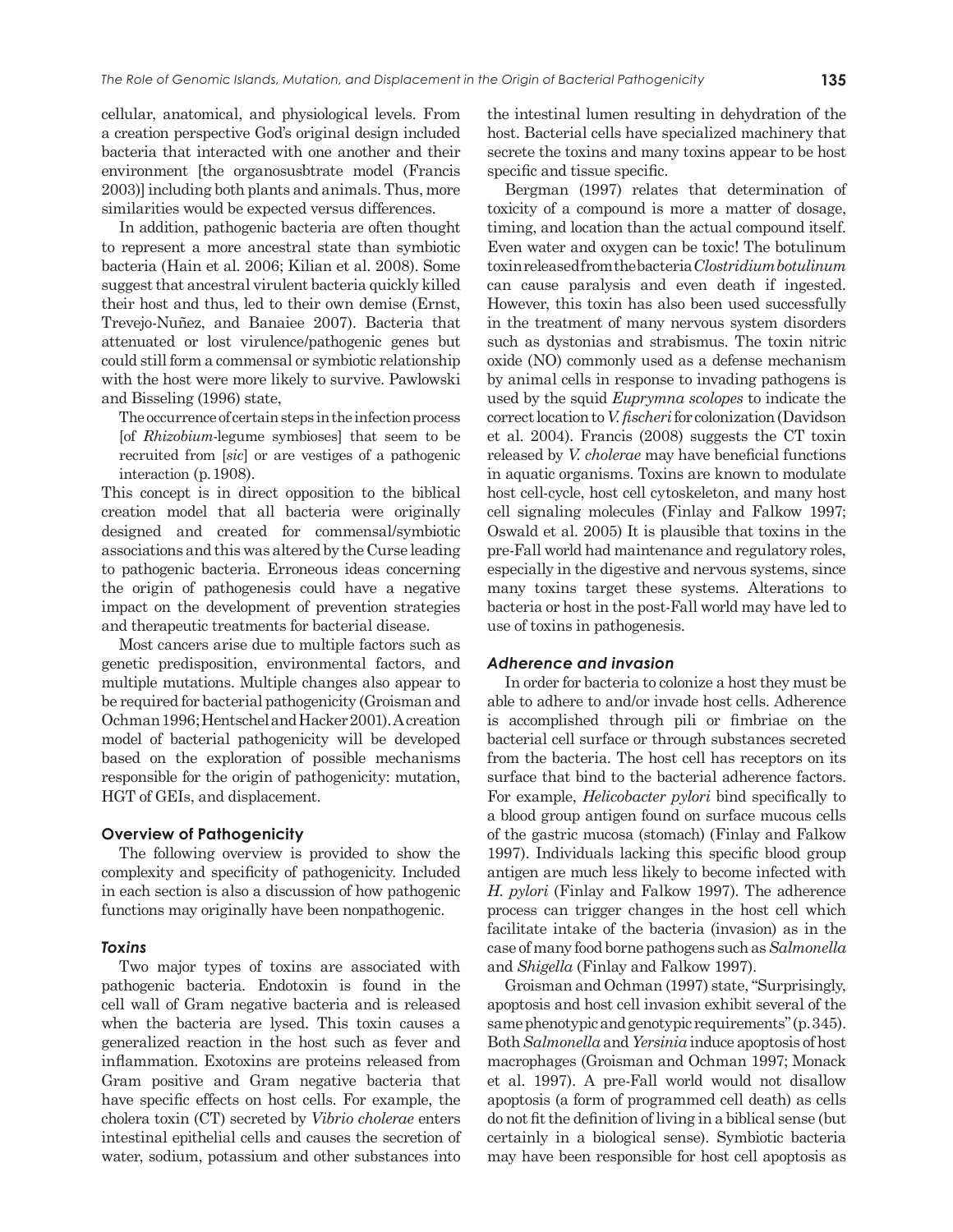part of normal maintenance and regulation of host systems. In a post-Fall world, a combination of these same mechanisms (adherence and invasion) and other alterations has resulted in pathogenic bacteria.

#### *Avoidance*

Pathogenic bacteria must be able to avoid the immune system to be successful in colonizing and infecting the host. Some bacteria bind host proteins and mask their own antigens, some inhibit the ability of immune system components to bind, some form a capsule that is not recognizable by the immune system, and some vary their surface antigens to avoid immune recognition (Finlay and Falkow 1997).

Creation immunologist Dr. Joseph Francis suggests, "Rather than viewing the immune system as we know it today- a defense system against microbeswe should view it as a sensory system designed to interact with beneficial microbes" (Francis pers. comm.). Our immune system may have been designed to sense our environment and interact with microbes accordingly in a beneficial manner. For example, the immune system of grain weevils is important for the maintenance of a mutualistic relationship with the endosymbiont *Sitophilus zeamais* (Reynolds and Rolff 2008). Symbiotic bacteria of the GI tract have been shown to possess factors necessary for the proper development of the host immune system (Mazmanian et al. 2005). In a post-Fall world the immune system also defends us against pathogenic microbes. Avoidance mechanisms used by pathogens (as just one factor of their pathogenicity) may have been originally designed to allow beneficial bacteria to interact with their host without being destroyed by the host. In the post-Fall world alterations in the bacteria or host now aid pathogenic bacteria in avoiding immune detection.

#### *Secretion*

Gram negative bacteria use several types of secretion systems to transport virulence factors to the cell surface and host cells. The type III secretion system (T3SS) was discussed in the Introduction to this paper. The type IV secretion system (T4SS) is used by *H. influenzae* and *H. pylori* for the secretion of virulence factors (Finlay and Falkow 1997).

T3SS and T4SS also typically transport other substances besides virulence factors. As discussed in the Introduction, T3SS is not exclusively found in pathogens and is in fact important for the development of symbiotic relationships of some bacteria. T4SS is also not exclusive to pathogens and has been discovered in the symbiont *M. loti* where it is believed to secrete proteins (Sullivan et al. 2002) and in *Wolinella succinogenes* a symbiont of the bovine rumen (Dobrindt et al. 2004). Interestingly, the genes for T4SS in these symbionts are very similar to genes for T4SS in known pathogens. It is likely that these secretion systems in the pre-Fall world were important for the development and maintenance of symbiotic relationships but alterations in bacteria or host in the post-Fall world have led to the use of these systems for secretion of virulence factors by pathogenic bacteria.

#### *Iron acquisition*

Both pathogenic and nonpathogenic bacteria require iron for growth. For pathogenic bacteria iron can be a limiting factor for growth since iron is typically bound to high-affinity, iron biding proteins like transferrin and lactoferrin (in mammals). Some bacteria, like *H. influenzae*, bind directly and specifically to transferrin and lactoferrin and obtain iron (Finlay and Falkow 1997). Bacteria may also secrete siderophores (that is, the siderophore yersiniabactin is secreted by pathogenic *Yersinia*) that have a higher affinity for iron than the host's proteins (Hacker and Carniel 2001).

Iron can also be limiting in the environment and the genomic island known as "high pathogenicity island" (HPI) which encodes yersiniabactin is also found in the nonpathogenic soil bacteria *Klebsiella* (Hacker and Carniel 2001). As in the case of the secretion systems, it appears that alterations to the bacteria or host have allowed these iron acquiring systems to be used by pathogenic bacteria in a post-Fall world. In the pre-Fall world it is plausible these iron acquiring systems were necessary for symbiotic bacteria to grow in their host.

The previous examples illustrate that pathogenicity is complex and specific (to the host). Pathogenic mechanisms are actually difficult to define since many nonpathogens possess similar mechanisms. Grozdanov et al. (2004) in finding that nonpathogenic *E. coli* strain Nissle 1917 has many genes that are thought to be virulence genes in pathogenic *E. coli*  stated,

These results demonstrate that such factors as adhesins, iron uptake systems, and proteases do not necessarily have to be considered virulence-associated factors but can also contribute to the fitness and adaptability of nonpathogenic bacteria (p. 5436).

Bacteria and host appear designed to interact with one another and in the pre-Fall world this would have been either a symbiotic or commensal relationship. Changes in bacteria or host or both have led to the pathogenicity of originally helpful/benign bacteria. The previous examples also illustrate that multiple changes are required for bacteria to become pathogenic as pathogenic and nonpathogenic bacteria share similar secretion systems, iron acquiring systems, etc. Next we will look at bacterial mechanisms for change.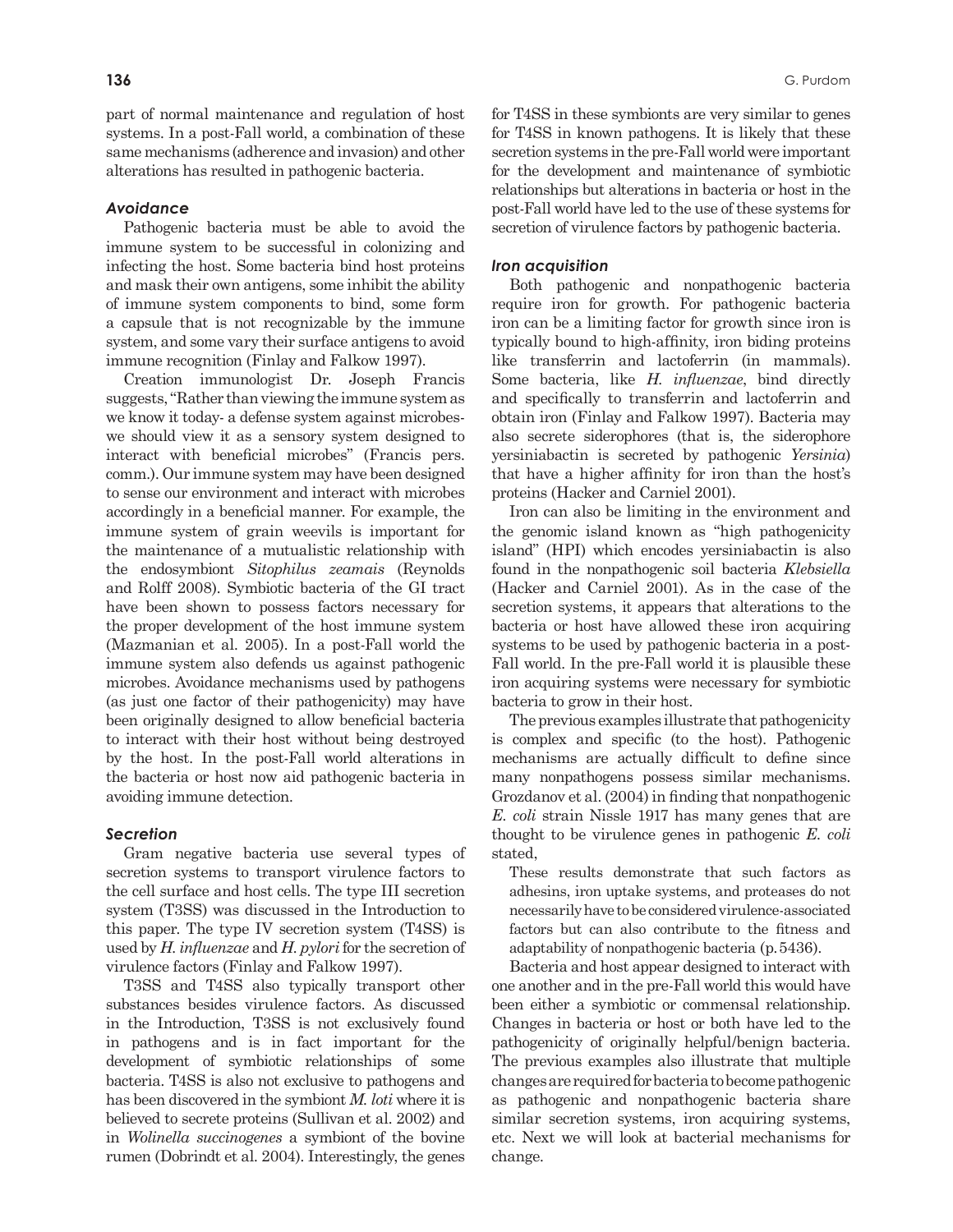#### **Genomic Islands**

Many of the proteins necessary for the previously discussed pathogenic functions are encoded by genes located on genomic islands (GEIs). GEIs are considered to be mobile genetic elements (MGE) that reside in the bacterial chromosome or plasmid and are defined as a segment of DNA that has been acquired by horizontal gene transfer (HGT). GEIs are typically large (10–200 kb) with smaller islets also observed (Hentschel and Hacker 2001).

#### *GEI determination*

Island determination is made by using several criteria. The most commonly used criteria are sequence differences between the genomic island and the host DNA which include codon usage, GC content, and the frequency of specific di- and trinucleotides (Hooper and Berg 2002; Karlin 2001). However, these are insufficient by themselves as amelioration (the process whereby the sequence of the island becomes similar to that of the host in GC content and codon usage due to mutational biases of the host) may occur and obscure the genomic island (Lawrence and Ochman 1998). Genomic islands that have been in the host genome for a long period of time are less likely to be identified as an island. Thus, our current estimate of genomic islands in bacterial species may be a gross underestimate.

Another factor for determining islands is their occurrence in a particular species of bacteria but not in other closely related species such as pathogenic and nonpathogenic strains of the same species (Hacker et al. 1997). Also, islands are typically inserted in tRNA genes and are flanked by direct repeats (Hacker et al. 1997). tRNA genes are common integration sites for mobile elements (that is, phages) and tRNA genes are conserved among bacterial species (Williams 2002). Common integration sites are likely necessary for the integration of mobile elements among a variety of bacterial species. Using many or all of these criteria has been useful in identifying genomic islands.

## *Origin and transfer of GEIs*

The origin and mechanism of transfer of genomic islands is unknown. They are thought to be derived from mobile elements such as phages and plasmids. Many islands have flanking direct repeats and genes encoding integrases and transposases which are commonly associated with phages and plasmids (Dobrindt et al. 2004). Most islands are not thought to be mobile due to the degeneration of genes necessary for transfer (Juhas et al. 2007a). However, recent evidence suggests that genomic islands may harbor unique mobility mechanisms that allow them to be transferred to other bacteria.

A unique type IV secretion system (T4SS) has been

described for the ICE*Hin1056* antibiotic resistance island in *H. influenzae* and has been shown to be important for the propagation of genomic islands (Juhas et al. 2007a). Previous work has shown that ICE*Hin1056* and the *clc* element [of *Pseudomonas* sp. Strain B13 (Sentchilo et al. 2003)] are capable of transferring themselves to other bacteria (Juhas et al. 2007a). The T4SS of ICE*Hin1056* was found to encode genes necessary for formation of a conjugative pilus and other proteins necessary for transfer of the island (Juhas et al. 2007a). Similar type IV systems have been identified on islands in many different species of bacteria and the authors conclude that similar but *distinct* type IV systems may be identified on other islands (Juhas et al. 2007a). Juhas et al. (2007a) state,

The presence of a highly evolved and efficient conjugation system for mobilizing genomic islands provides a better explanation of how one family of genomic islands is able to propagate and efficiently enable bacterial populations to adapt to rapidly changing environments (pp. 770–771).

The complexity and diversity of these transfer systems would seem to negate their evolution by random chance processes and indicate their design. Possibly different transfer systems are triggered by different environmental signals allowing the movement of islands that relate to the environmental conditions such as the movement of antibiotic resistance islands in the presence of antibiotics.

#### *HGT and GEIs*

Horizontal gene transfer of GEIs and other mobile genetic elements are common occurrences among bacteria. Nakamura et al. (2004) evaluated 116 prokaryotic genomes and found the percentage of horizontally acquired genes (based on several criteria) were on average 14%. The frequency of horizontal gene transfer varied depending on the bacterial species (Nakamura et al. 2004). Garcia-Vallvé, Romeu, and Palau (2000) in a smaller study found that nonpathogenic prokaryotes tended to have more horizontally acquired genes than pathogenic bacteria. Dagan, Artzy-Randrup, and Martin (2008) evaluated 181 prokaryotic genomes and over 500,000 genes and determined that 80% of the genes had been involved in HGT at some point. Again, these are likely underestimates since ancient transfers cannot be detected due to amelioration. Some doubt the role of HGT for alteration of bacterial genomes in the present but conclude it may have been common in the past (Kurland, Canback, and Berg 2003). However, common insertion points (tRNA genes), global regulators (discussed later) for regulating horizontally acquired genes, and high percentages of horizontally acquired genes (which must be the result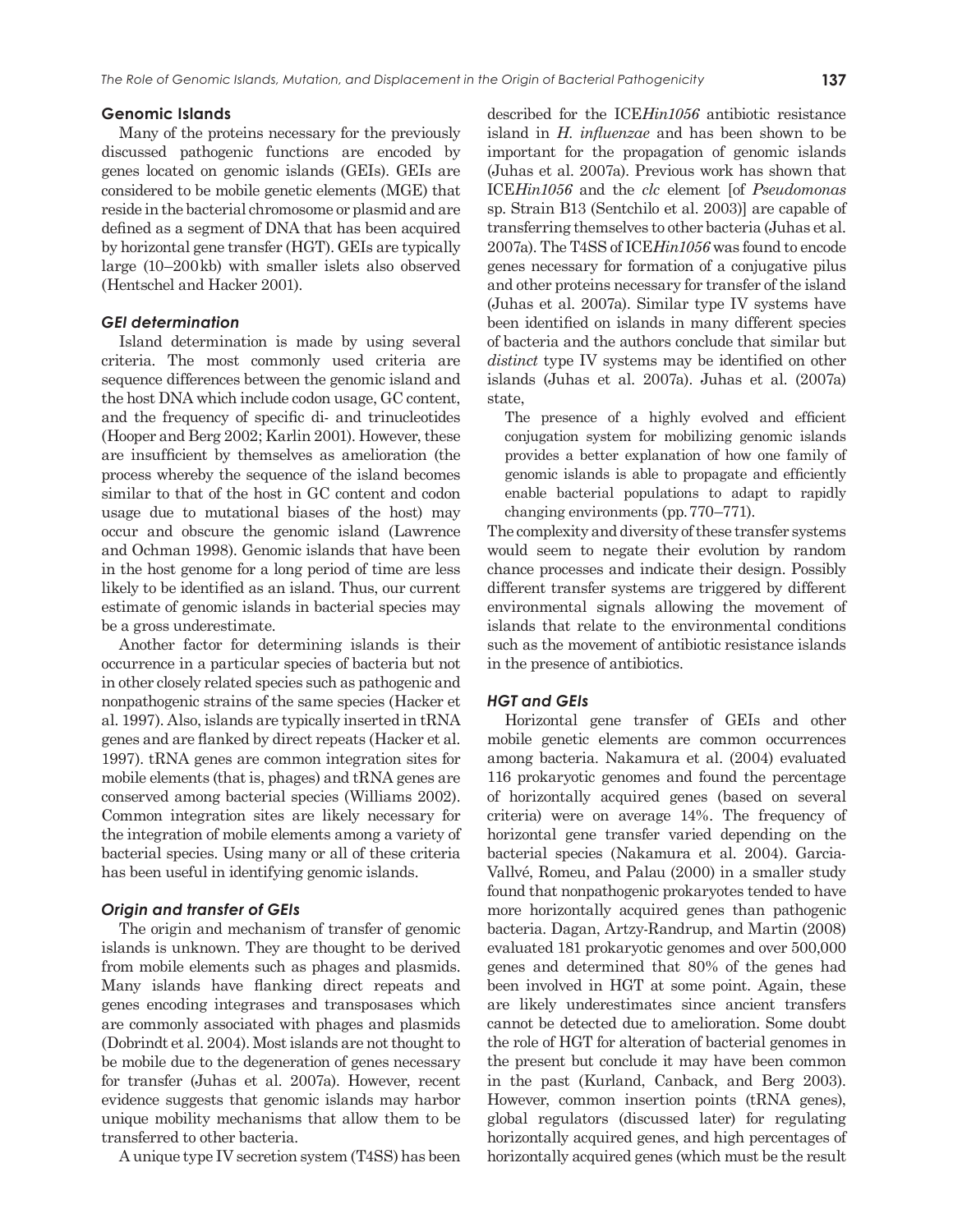of recent transfers or they could not be detected) make it seem likely that bacterial genetic information has been designed to move and that HGT is a very real phenomenon even today.

It is plausible that the rate of HGT for any given species may vary through time depending on the strength of selective pressures. For example, shortly following the Flood it is likely that selective pressures were high considering the drastically altered environment. HGT may have occurred frequently to assist organisms in adapting to their environment and filling ecological niches [along with other mechanisms such as adaptive mutation (Purdom and Anderson 2008)]. In environments that are relatively consistent selective pressures would be low and it is likely that HGT would occur less frequently. Also as selective pressures change, genes previously acquired by HGT may be lost and new ones gained. For example, Beaber, Hochhut, and Waldor (2004) showed that an antibiotic initiated SOS response in *V. cholerae* alleviated the repression of activators involved in the transfer of SXT (a mobile element known as an integrating conjugative element- ICE) and led to increased SXT transfer. SXT contains genes for antibiotic resistance (Beaber, Hochhut, and Waldor 2004). Thus, the selective pressure (antibiotics) elicited the transfer of genes necessary for the bacteria to survive in that environment. Hao and Golding (2006) state,

In this way, gene movement in a bacteria should be considered as a result of a dynamic process of passive uptake and of quick selection on those genes appropriate for the current bacterial niche or their rapid elimination (p. 641).

This concept of a dynamism is further commented on by Lawrence and Ochman (1998),

These processes [HGT and deletion] result in an extremely dynamic genome in which substantial amounts of DNA are introduced into (and deleted from) a chromosome, which may effectively change the ecological and pathogenic character of a bacterial species (p. 9416).

HGT of genes (mainly located on islands) provide an important mechanism for allowing bacteria to adapt rapidly to changing environments. The result of this in a post-Fall world (especially one that was drastically altered by the Flood) may have led to adaptations of nonpathogenic bacteria which resulted in pathogenicity.

# *Classification and composition of GEIs*

Juhas et al. (2007b) state,

Genomic islands often offer selective advantages; thus, according to their gene content, they can be described as pathogenicity, symbiosis, metabolic, fitness, or resistance islands (p. R237.2).

GEIs are considered part of the flexible gene pool as they encode functions that are important only in certain environments (as opposed to the core gene pool which encodes essential functions) (Hacker and Carniel 2001). The flexible gene pool is thought to consist of mainly "operational" genes (that is, metabolism) as opposed to "informational" genes (that is, transcription, translation, etc.). Nakamura et al. (2004) found four main functional categories among horizontally acquired genes (many of which reside on islands) of 116 prokaryotic genomes analyzed. Categories were described as "plasmid, phage, and transposon functions", "cell envelope", "regulatory functions" and "cellular processes" (Nakamura et al. 2004). Many of the genes in the individual categories (especially the last three) would cause changes such as surface attachment and changes in gene expression (Nakamura et al. 2004) that may have allowed bacteria to explore new niches.

Hsiao et al. (2005) found that genes on GEIs are more likely to be novel (42%) compared to the remainder of the genome (26%). Novel genes are genes for which no homologs have been found in other species. This is not expected since evolution tends to "save and reuse" what works best. As bacterial species diverged it would be expected from an evolutionary perspective that bacteria would have similar genes with some minor modifications that allow the bacteria to become specialized for a specific niche. However, it appears that bacterial species may employ (and possibly to a greater extent) novel genes. Data from Hsiao et al. (2005) imply that phages may be a predominant source of HGT in bacteria and thus responsible for the horizontal transmission of GEIs. The source of genes that the phages transfer is unknown. Hsiao et al. (2005) state,

Significantly higher proportions of novel genes in GIs therefore cautions us that microbes may have a larger "arsenal" of novel genes for adaptations to environments, including resistance to antimicrobial approaches than previously thought (p. 547).

It may be that God created a source of novelty (an "arsenal") for bacteria knowing their need for adaptation in a post-Fall world.

Genes on islands are typically clustered in the sense that all genes necessary for a specific function reside on the GEI. Thus, the acquisition of one GEI can lead to large changes in the bacterial phenotype (Hacker and Carniel 2001). The islands appear designed for mobility (as previously described) which is necessary for the ability of bacteria to survive in rapidly changing, harsh environments. Similar mobile "islands" are not observed in eukaryotes that employ different mechanisms for dealing with changing environments (Anderson and Purdom 2008).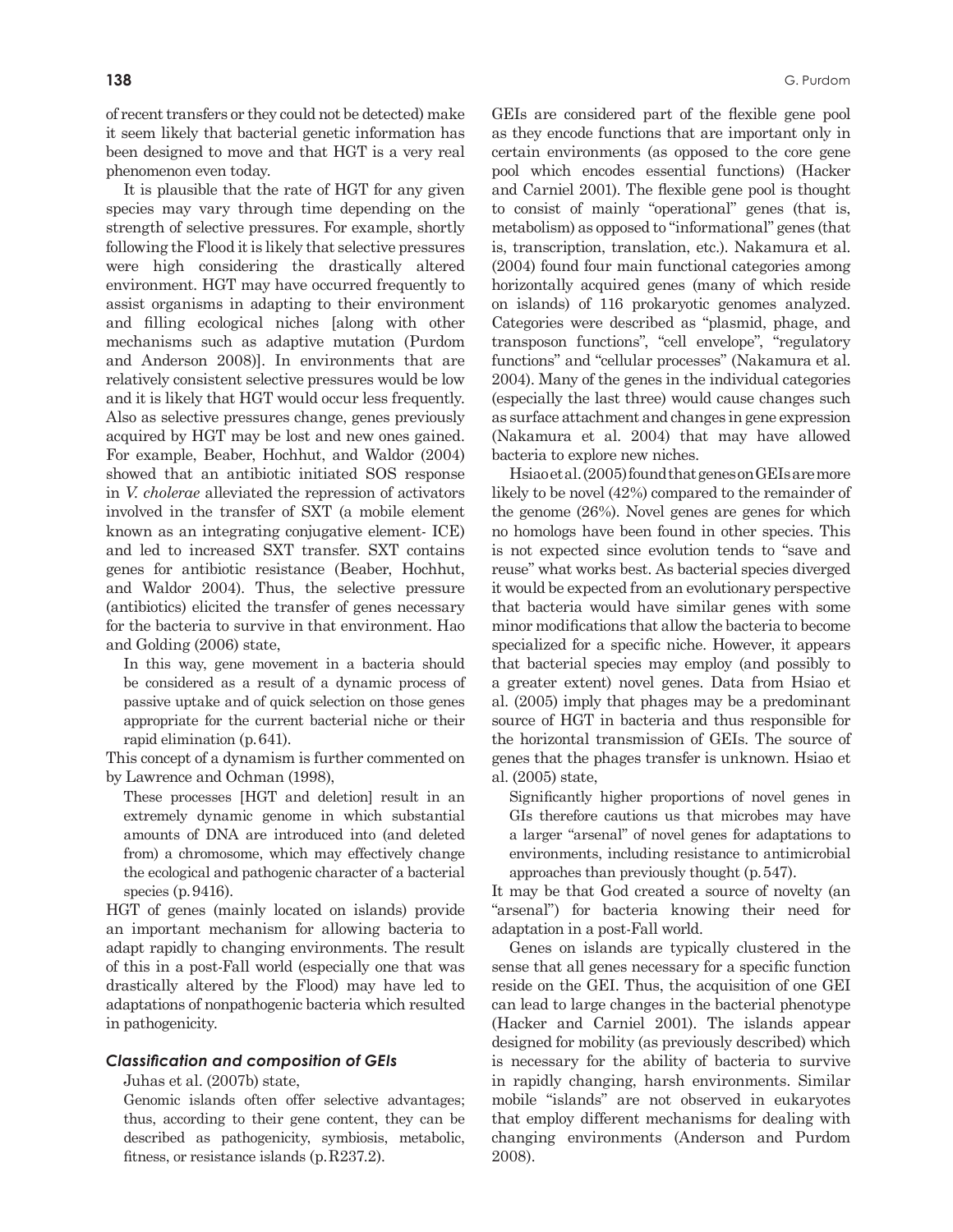In order for GEIs/PAIs to be expressed and utilized by recipient bacteria they must be regulated appropriately. Global regulatory networks are part of the core genome and serve to regulate the bacteria's own genes and those of acquired GEIs/ PAIs. One example of this is the PhoP/Q regulatory system. PhoP/Q senses environmental stressors and responsively alters genes in many nonpathogenic and pathogenic species (Finlay and Falkow 1997). PhoP/Q may be important for adaptive mutation of *E. coli* in response to lactose starvation (Purdom and Anderson 2008). In *Salmonella* the PhoP/Q system has been shown to regulate many virulence factors including survival in macrophages, resistance to host defenses, and cell invasion (Véscovi, Soncini, and Groisman 1996). Mutations in PhoP/Q attenuate the virulence of *Salmonella* indicating its importance in pathogenicity (Deiwick et al. 1999; Véscovi, Soncini, and Groisman 1996).

The main trigger for activating the PhoP/Q system in *Salmonella* appears to be extracellular magnesium (Mg2+) levels (Véscovi, Soncini, and Groisman 1996). Low  $Mg^{2+}$  levels are encountered in the macrophage (cellular host of *Salmonella*). PhoP/Q in response to low  $Mg^{2+}$  causes changes in gene expression on three PAIs in *Salmonella*- SPI1, SPI2, SPI3. SPI1 has genes necessary for invasion of host cells, SPI2 has genes necessary for survival in macrophages and SPI3 has genes necessary for magnesium transport (Blanc-Potard and Groisman 1997). In low  $Mg^{2+}$  environments, genes on SPI1 are repressed (Pegues et al. 1995) and genes on SPI2 and SPI3 are upregulated (Blanc-Potard and Groisman 1997; Deiwick et al. 1999). This correlates well with the known functions of these PAIs- only the genes on SPI2 and SPI3 would be needed after the *Salmonella* enters the macrophage.

Finlay and Falkow (1997) state,

We have begun to appreciate that bacterial virulence factors do not operate in a biological vacuum. Rather, they are often expressed coordinately and are interdependent to achieve their biological effect on the host. Hence, upon receiving the appropriate cues, virulence genes are activated and proteins are synthesized and transported to precise cellular locations, where they are assembled into complexes that may be activated upon contact with the host or in response to a unique "cellular signature".

Thus, virulence factors may be controlled simultaneously by several regulators that measure different parameters, and several regulatory systems can regulate a single virulence factor (p. 156).

The control of fitness factors or virulence factors, often found on GEIs or PAIs, is very complex. From an evolutionary perspective it is difficult to explain the evolution of these complex interactions from random chance alterations of islands and recipient bacteria. From a creation perspective the islands were designed to move and the recipient bacteria were designed to regulate the islands to increase adaptability and survival of bacteria in a post-Fall world.

# *PAIs and determination of pathogenicity*

Although PAIs are the most commonly described type of GEI, many GEIs are also found in nonpathogenic bacteria. For example, *M. loti* forms symbiotic relationships with members of the *Lotus* species and has a large symbiosis island. This island has been shown to convert nonsymbiotic bacteria to symbiotic bacteria inferring that it contains most of the genes necessary for establishing symbiosis (Sullivan et al. 2002). The island contains genes involved in nodulation and nitrogen fixation and a large proportion of novel genes (Sullivan et al. 2002). Movement of this island to other bacteria allows them to explore new niches in a single step showing the potential power of GEIs for altering bacterial characteristics. PAIs were first described in uropathogenic *E. coli* in the early 1990s (Hacker et al. 1997). Since that time many PAIs have been described. However, the characterization of a GEI as a PAI is sometimes difficult. As can been seen in Dobrindt et al. (2004) Table 1, many PAIs contain genes for iron acquisition, secretion systems, adhesins, and toxin production. As mentioned in the section of this paper entitled, "Overview of pathogenicity", these mechanisms are also utilized by nonpathogenic bacteria. Thus, classifying any particular GEI as a PAI may be a misnomer.

An example of this can be seen in the pathogenic bacteria *H. pylori*. Two strains of *H. pylori*, type I and type II, have been shown to vary in their ability to cause disease. Persons with type I strains are more likely to have ulcers and gastric tumors whereas persons with type II strains are typically asymptomatic (Censini et al. 1996). Both strains contain the *vacA* gene (vacuolating cytotoxin) but the gene is silent or encodes a non-toxic substance in the type II strain (Censini et al. 1996). Another gene associated with pathogenicity and located on a PAI, *cag* A (cytotoxin-associated gene A), is found in the vast majority of type I strains but is not present in the type II strains (Akopyants et al. 1998). Other genes on the *cag* pathogenicity island are similar to genes in *Bordetella pertussis* and *A. tumefaciens* that encode a T4SS that are important for exporting virulence factors (Akopyants et al. 1998; Kutter et al. 2008) and may be necessary for the transport of the vacuolating cytotoxin out of the cell. It appears that the combination of genes on the *cag* PAI and the presence of the *vacA* gene in type I strains leads to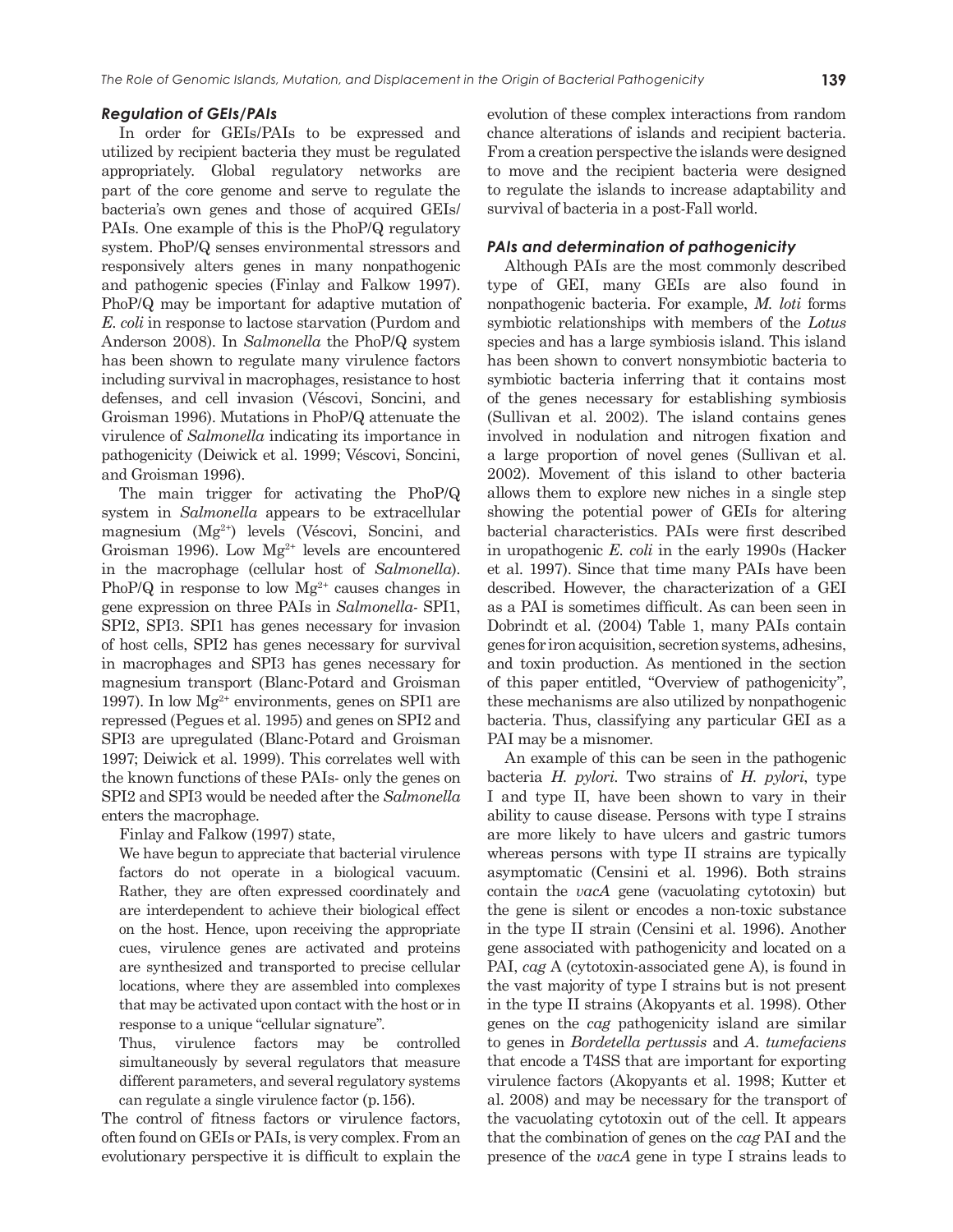disease whereas the absence of the *cag* PAI in type II strains leads to asymptomatic strains even though type II strains still possess the *vacA* gene (a known virulence factor). Thus, by themselves the *vacA* gene or the *cag* PAI may not truly be a virulence factor but their combination through movement of GEIs (and possibly other alterations) results in the pathogenicity of the type I strain of *H. pylori*.

Pathogenicity is a complex bacterial characteristic that may or may not result from the acquisition of a PAI thus, calling into question the classification of any GEI as purely a PAI. Groisman and Ochman (1996) state,

Is the acquisition of a pathogenicity island sufficient to transform an organism into a pathogen? Three factors determine the virulence role of pathogenicity islands: the genes within the island, the status of the recipient microorganism, and features of the host that promote the progression of disease ... the utility of sequences obtained through gene transfer varies within the organism (p. 793).

Many examples will be discussed in this paper that shows multiple factors are necessary for pathogenicity and that the delineation between symbiosis and pathogenesis is not clear.

#### **Symbiosis and Pathogenesis**

An investigation of the factors necessary for symbiosis and pathogenesis show that both relationships have many similarities. Hentschel, Steinert, and Hacker (2000) state,

From the analysis of the genetic and regulatory mechanisms of pathogenic and symbiotic interactions, no obvious distinguishing features are apparent (p. 228).

Ochman and Moran (2001) further clarify by stating,

The basic requirements [for pathogens and symbionts] involve overcoming the numerous physical, cellular, and molecular barriers presented by the host. Typically this entails contacting and entering the host body, growth and replication using nutrients from host tissues, avoidance of host defenses, persistence and replication, and finally exiting and infecting new hosts (p. 1096).

These ideas fit well with the perspective that I propose that no intentional pathogenic mechanisms exist and that pathogenicity is due to a combination of events.

The comparison of nonpathogenic and pathogenic species of the same genus illustrates the relatedness of and the difficult distinction between symbiotic/commensal mechanisms and pathogenic mechanisms.

#### *Neisseria*

Many species of *Neisseria* are commensal (that

is, *lactamica, polysaccharea*) with only a few being pathogenic (that is, *meningitidis*, *gonorrhoeae*) (Hotopp et al. 2006). *N. meningitidis* inhabits the mucosa of the human nasopharynx and is carried by 5–10% of healthy individuals (Bentley et al. 2007). Problems arise when the bacteria leaves the mucosa and invades the bloodstream leading to meningitis. *N. lactamica* also inhabits the human nasopharynx and is only very rarely associated with disease (Snyder and Saunders 2006).

Comparisons of pathogenic *Neisseria* species with the nonpathogenic *N. lactamica* revealed that 93% of genes were common to all the species (Snyder and Saunders 2006). Of the 127 suspected virulence genes in the pathogens, a surprisingly 85 of them were also found in the nonpathogen (Snyder and Saunders 2006). The suspected virulence genes found in both pathogens and the nonpathogen fell into the categories of surface proteins, iron acquisition, pilus associated and LPS biosynthesis/regulation (Snyder and Saunders 2006). Similar results were also found by Hotopp (2006). As discussed previously, these same functions would be necessary for nonpathogens and pathogens living in similar environments and do not represent intentional pathogenic mechanisms. Strains of *N. meningitidis* have been shown to accomplish variation of their surface proteins through a variety of mobile elements (such as islands) (Bentley et al. 2007) which may be responsible for a change in their nature from commensal to pathogenic.

Snyder and Saunders (2006) state,

The similarity between the gene complements of the commensals and pathogens suggests that the virulence of the pathogenic *Neisseria* spp. may not lie within the genes they possess *per se*, but rather in a "genetic personality" which is a result of the combination of these genes, sequence variations that alter the function of gene products, the possession of genes for which a virulence phenotype has not yet been identified, and/or in differences in the regulation of genes between the species. ... Without the specific combination of pathogenic-potential genes, *N. lactamica* can possess the 'virulence genes' of the pathogens, yet remain a harmless commensal" (p. 128).

This adds further support to the concept that a combination of events is necessary for pathogenicity and that intentional pathogenic mechanisms do not exist.

# *Salmonella*

Many virulence genes have been identified in *Salmonella* and are known to exist on PAIs (see Regulation of GEIs/PAIs). Groisman and Ochman (1997) found that approximately 82% of the virulence genes in *Salmonella* can also be found in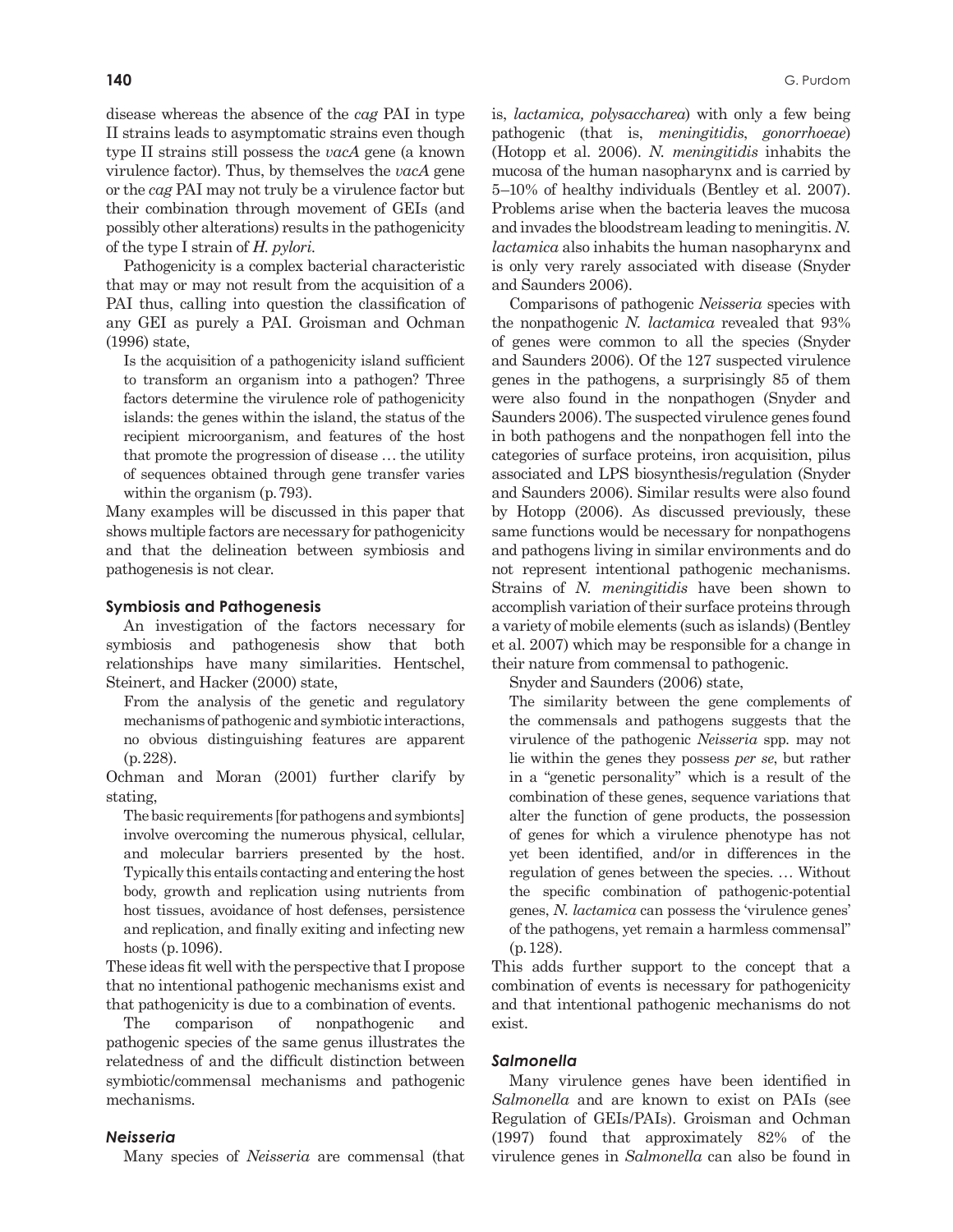a nonpathogenic lab strain of *E. coli*. The majority of these shared genes fall into the categories of transcriptional control, DNA repair, nutrient biosynthesis and enzymes (Groisman and Ochman 1997). As both *Salmonella* and *E. coli*, whether in a host or outside a host, would face similar stressors it should not be surprising that they have similar genes. Groisman and Ochman (1997) state,

The presence of these genes in nonpathogenic species suggests that they promote survival within nutritionally deprived and/or potentially lethal environments that microorganisms encounter inside and outside animal hosts (p. 343).

The distinguishing genes between *Salmonella* and *E. coli* are located on PAIs in *Salmonella* and are responsible for host recognition/invasion and survival in macrophages (Groisman and Ochman, 1997). It is conceivable that the PAIs (more appropriately termed GEIs) in *Salmonella* may have been obtained at some point in the past from nonpathogenic bacteria (possibly those that had a symbiotic relationship with macrophages) that then allowed *Salmonella* to explore a new niche. The combination of these GEIs with other genes in *Salmonella* led to their pathogenicity.

Ochman and Moran (2001) in referring to *Salmonella* and the pathogenic *E. coli* O157:H7 stated,

Thus these organisms were preadapted [had the necessary components to survive in a host] to become pathogens upon the acquisition of additional virulence determinants encoded within pathogenicity islands (p. 1097).

HGT probably did not occur among bacteria before the Fall due to an environment that did not present harsh or hazardous conditions. After the Fall, HGT would have been necessary to allow bacteria to adapt and survive, which unfortunately had the side effect of pathogenicity in humans, animals, and plants.

*Salmonella* have been shown to secrete (through T3SS) a protein named AvrA that has homology to an avirulent protein secreted by the plant pathogen *Xanthomonas campestris* pv. *vesicatoria* (Hardt and Galán 1997). Complex interactions between the bacterial avirulent proteins and host proteins limit the spread of infection in plants. It is difficult to imagine the benefit of avirulent proteins to the bacteria as they serve to limit its ability to grow and survive on/in the plant. However, this interaction may be a remnant of the cross-talk that took place between symbiotic bacteria and their hosts in the past. Further support for this comes from the finding of homologs of avirulence genes in the symbiotic bacteria *Rhizobium* sp. NGR234 (Freiberg et al. 1997). Although the function of these homologs in *Rhizobium* is unknown, they may serve to limit the location of the bacteria to the area where they are needed. As was discussed earlier with *Neisseria*, location of the bacteria is an important factor in disease determination. It is plausible that animal and human symbionts and pathogens may share similar mechanisms for interacting with their hosts as plants [the animal pathogen *Yersinia pseudotuberculosis* also has a homolog of the *Salmonella* AvrA protein (Hardt and Galán 1997)].

From an evolutionary perspective bacterial avirulence genes likely developed and were selected for to weaken a highly pathogenic ancestral state. Killing of the host is not only detrimental to the host but also to the bacteria which resides in it as the bacteria can no longer survive and be spread to additional hosts. A balance was achieved by the development and selection of avirulence genes. From a creation perspective the complex interactions of genes in both the bacteria and host necessary for these interactions to occur preclude their development by random chance evolution. Rather the bacterial avirulent proteins and host proteins necessary for this interaction were designed. Originally (and possibly even today) they were/are utilized by bacteria and host for symbiotic interactions.

#### *Escherichia coli*

Several studies have indicated that many of the virulence genes found in pathogenic *E. coli* (IPEC- intestinal pathogenic *E. coli* and ExPECextraintestinal pathogenic *E. coli*) are also found in symbiotic/commensal strains of *E. coli* (Dobrindt et al. 2003; Grozdanov et al. 2004). Grozdanov et al. (2004) found that the nonpathogenic probiotic *E. coli* strain Nissle 1917 had many (over 50%) of the same genes found on PAIs in pathogenic *E. coli*. Many of these shared genes code for iron uptake systems, adhesins and proteases (Grozdanov et al. 2004). As described previously, these functions should not be thought of as intentional pathogenic determinants as situations requiring these functions would be necessary inside and outside of a host and for symbiotic as well as pathogenic bacteria colonizing the same location. Dobrindt et al. (2003) found similar results when comparing the genome of *E. coli* K-12 (a lab strain) with IPEC and ExPEC genomes.

Remember that some *E. coli* strains, such as the K-12 lab strain have not been "wild" for over a century and almost certainly have lost portions of their genome that are no longer needed for survival in laboratory conditions. Richard Lenski's work with *E. coli* supports this (see Anderson and Purdom 2008) and is consistent with a creation model. Thus, genomic differences can be found between K-12 and newly isolated pathogenic *E. coli* that may be due more to degeneration than to pathogenic factors.

Grozdanov et al. (2004) state,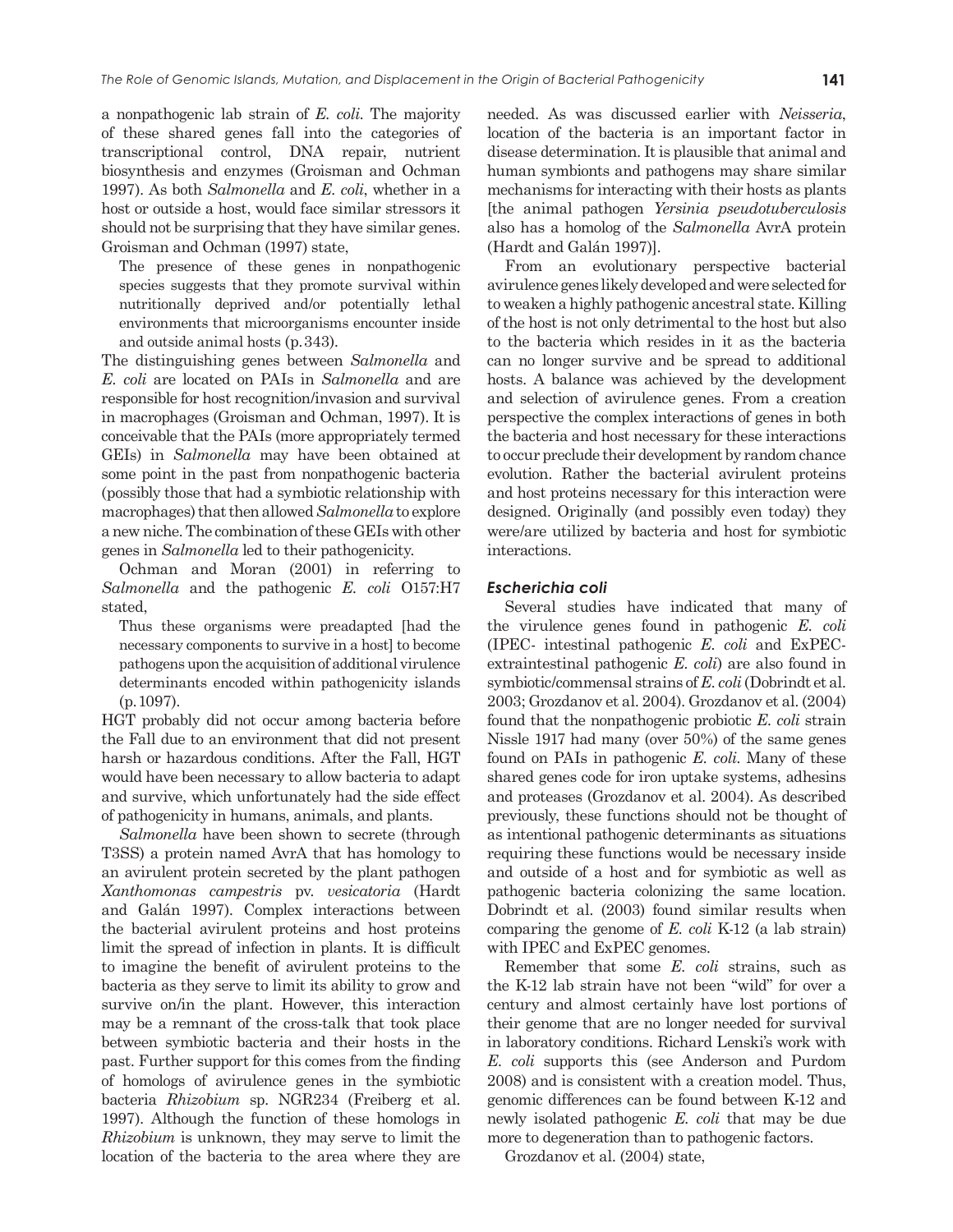If virulence correlates with the expression of virulence-related factors in pathogenic but not in closely related nonpathogenic variants, the presence of identical genes in pathogenic and nonpathogenic variants of one species indicates that some of their encoded factors (such as adhesins, iron uptake systems, or proteases) contribute to general adaptability, fitness, and competitiveness rather than to particular virulence traits. Consequently, it depends on the niche or growth conditions . . . to show whether certain fitness factors can also promote virulence (p. 5440).

Thus, obtaining fitness factors may be an important first step to pathogenicity (that is, necessary for colonization) but cannot account for pathogenicity by itself. Other changes must happen or factors must be obtained for pathogenicity to occur.

#### *Vibrio cholerae*

*V. cholerae* is a well known pathogen that causes cholera in humans. Its natural habitat is water (both fresh and salt). Francis (2006) has suggested that *V. cholerae* is important in the aquatic environment for chitin degradation. Its colonization of the human intestine may be the result of genetic modifications that have allowed *V. cholerae* to explore a new niche (Francis 2006). In addition, Francis and Wood (2008) have shown similarities of the CT gene cluster between *V. cholerae* and the symbiotic *V. fischeri* suggesting a possible symbiotic role for the cholera toxin.

The SXT island of *V. cholerae* is known to confer resistance to several antibiotics (Beaber, Hochhut, and Waldor 2002). However, large regions of the SXT island contain genes with no known function and no homology to other genes (novel) (Beaber, Hochhut, and Waldor 2002). Islands similar to SXT have been found in *Shewanella putrefaciens* which is a rare human pathogen naturally found in aquatic habitats similar to *V. cholerae* (Dobrindt et al. 2004). It is possible that the novel genes on the SXT island are fitness factors necessary for survival in aquatic environments (whether inside or outside a host). Beaber, Hochhut, and Waldor (2002) suggest that the antibiotic resistance genes and transposase genes on the SXT island are a recent addition. Deletion of these genes did not affect movement of the SXT island suggesting they were not part of the original island (Beaber, Hochhut, and Waldor 2002). Possibly the antibiotic resistance genes were gained at a later time as a necessary aspect of adaptation and survival to environments (such as the host) where antibiotics were present. Pathogenicity of *V. cholerae* may have resulted from a combination of displacement (new niche) and gain of antibiotic resistance elements allowing it to thrive in human hosts.

A note of caution in interpreting these results is

warranted. Many of the genomic comparisons between pathogens and nonpathogens resulted from DNA microarrays (based on hybridization) and not actual sequences for the genes. It is possible that although both pathogen and nonpathogen harbor the same genes that mutations have occurred rendering them active or inactive in a given species. Differences at the sequence level may be responsible for the pathogenic or nonpathogenic nature of some species and this needs to be addressed in future studies.

Another complicating factor in these comparisons is the pangenomic nature of many bacterial species. Pangenome is defined by Medini et al. (2008) as

The global gene repertoire of a bacterial species that comprises the sum of the core and the dispensable genome (from the Greek "pan", meaning whole, and genome) (p. 420).

Recent studies have shown that sequencing just one or even a few isolates of a particular bacterial species is inadequate for defining the genes present, genomic organization, etc. of the species overall. For example, comparisons of three *E. coli* genomes (lab strain K-12, uropathogenic strain CFT073, enterohaemorrhagic strain EDL933) showed that only 39.2% of the predicted proteins were present in all three strains, 11.9% were present in two of the three strains and 46.5% were present in only one strain (Welch et al. 2002). The *Streptococcus* genus is believed to have a pangenome greater than 6,000 genes which is on average three times the number of genes in any singular *Streptococcus* genome (Lefébure and Stanhope 2007). A large pool of flexible or dispensable genes appear to be present that are associated with differing strains of individual species likely correlating with the bacterial habitat occupied. Thus, more shared genes between pathogens and nonpathogens may exist (than established from microarray data) but it will be necessary to compare many more isolates from differing habitats to make this assessment. Actual differences between nonpathogens and pathogens, whether at the gene level or sequence level, will be important for determining the causes of pathogenicity.

One big question is how do we determine if bacteria originally had a symbiotic relationship with the host that has become pathogenic or if it is a new relationship with the host that was pathogenic from the start (meaning after the Fall)? For example, bacterial siderophore systems are very specific to the host (see Iron Acquisition). It is unlikely that these systems would have been utilized in an environment outside the host, so it is likely that bacteria with these siderophore systems originally had a symbiotic relationship with the host. The same could be said for bacterial adherence, invasion, and avoidance mechanisms which are very specific to the host.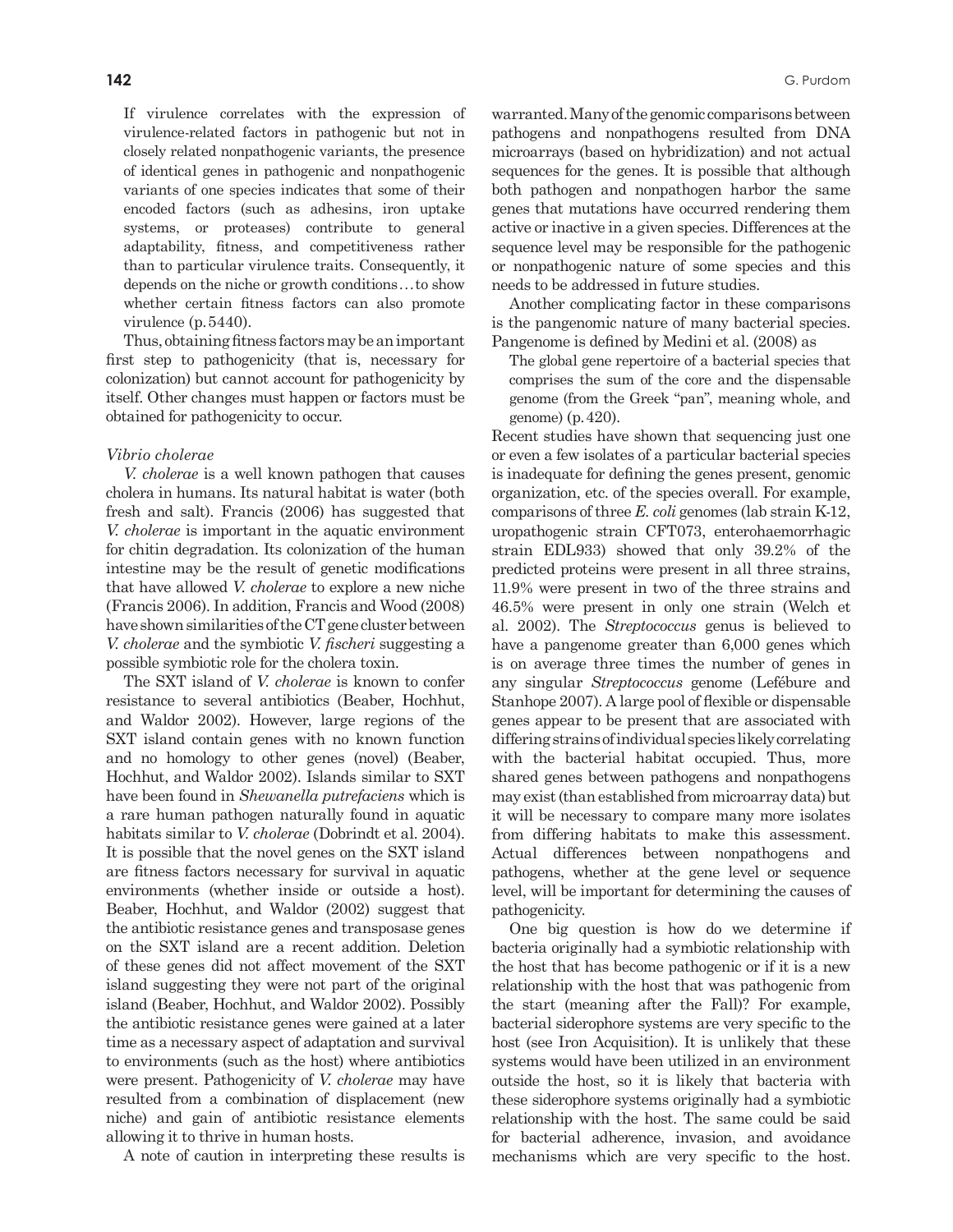Rather than being pathogenic mechanisms (as they are often viewed) they are fitness mechanisms that allowed symbiotic bacteria to survive in their environment. Additional changes through HGT of GEIs and mutations have led to their pathogenic interactions with the host. However, this does not rule out the possibility that bacteria not in symbiotic relationships with the host have gained these host specific systems via transfer of GEIs through HGT from symbiotic bacteria. Determination of whether the genes for these host specific systems are foreign or original may distinguish between original (symbiotic) and new (pathogenic) relationships.

#### **Role of Mutations in Pathogenesis**

Mutations, although not responsible for the creation of complex and specific symbiotic/pathogenic mechanisms, play an important role in the development of pathogenicity. As the following examples will illustrate, it is the combination of mutations with other changes (such as HGT) that have likely led to the pathogenic nature of some bacteria.

#### *Shigella*

*Shigella* and *E. coli* (both pathogenic and nonpathogenic strains) have very similar genes and are believed to share a common ancestor. In fact they are so closely related that some think they should be classified as different strains of the same species. *Shigella* appears to be pathogenic for several reasons including virulence plasmids and two PAIs (SHI-1 and SHI-2) (Yang et al. 2005). In addition to these alterations through HGT, mutations may also be important for the virulence of *Shigella*.

An important virulence factor in *Shigella* is the VirG protein. This protein is necessary for intracellular spreading of *Shigella* (Nakata et al. 1993) and is located on a virulence plasmid (Yang et al. 2005). *E. coli* also have proteins (OmpR and others) that are homologous to VirG that are thought to play a role in the regulation of envelope proteins (Melchers et al. 1986). Nakata et al. (1993) found that when the *ompT* gene (encoding a surface protease found in nonpathogenic *E. coli*) was added to *Shigella* its virulence was attenuated. Additional experiments confirmed that the attenuation was due to the effects of the OmpT protein on the VirG protein, presumably degradation (Nakata et al. 1993). Pathogenic enteroinvasive strains of *E. coli* also lack the *ompT* gene (Nakata et al. 1993) indicating the role of this gene in virulence suppression. VirG in *Shigella* and its homologs in *E. coli* may have beneficial functions but the deletion of the regulatory gene *ompT* has led to unregulated expression of these genes which has led to pathogenesis.

Another factor believed to be important for the

virulence of *Shigella* is the absence of the *cadA* gene encoding lysine decarboxylase (LDC) found in nonpathogenic strains of *E. coli* (Ochman, Lawrence, and Groisman 2000). LDC catalyzes a reaction which results in the product cadaverine. Cadaverine inhibits enterotoxins (Maurelli et al. 1998). Addition of the *cadA* gene to *Shigella* attenuated its virulence through the inhibition of the enterotoxins produced by *Shigella* (Maurelli et al. 1998). Again because of the proposed common ancestry of *Shigella* and *E. coli* it is believed that the deletion of the *cadA* gene from *Shigella* is important for the development of virulence (Ochman, Lawrence, and Groisman 2000).

This example clearly illustrates the importance of mutations (specifically deletions) and HGT (plasmids and PAIs) for the development of pathogenic bacteria.

#### *Bacillus*

Three species of the soil dwelling *Bacillus* genuscereus, *anthracis*, and *thuringiensis-* are very closely related genetically (Helgason et al. 2000). Just as with *Shigella* and *E. coli* some think that these three *Bacillus* species should be considered one species but different strains (Helgason et al. 2000). *B. cereus* is considered mainly nonpathogenic but is responsible for a minority of foodborne illnesses. *B. anthracis* and *B. thuringiensis* are both considered pathogens of animals and insects, respectively. *B. cereus* and *B. anthracis* have a plasmid, pXO1, which carries toxin genes (Parkhill and Berry 2003). However, *B. anthracis* appears to have a PAI on pXO1 and a nonsense mutation in the transcriptional regulator PlcR which is known to control virulence genes that are not found in *B. cereus* (Parkhill and Berry 2003). Mutation of the *plcR* gene in *B. cereus* and *B. thuringiensis* attenuate their virulence indicating the role of PlcR in regulating virulence genes (Salamitou et al. 2000). The virulence of *B. anthracis* is not affected when a functional *plcR* gene is added but its ability to form spores is reduced (Mignot et al. 2001). PlcR appears to have less to do with control of virulence genes in *B. anthracis* (its virulence genes appear to differ and virulence may be linked to the PAI inserted on pXO1) and more to do with survival and dissemination of the bacteria through sporulation. Thus it appears that the addition of a PAI (through HGT) and mutation have led to the major differences in virulence between *B. anthracis* and *B. cereus*. It is likely that all members of Bacillus were created to be soil-dwellers involved in nutrient recycling but changes through HGT and mutation have led to their ability to explore new niches in animals and insects that have had the "side effect" of pathogenicity in these organisms.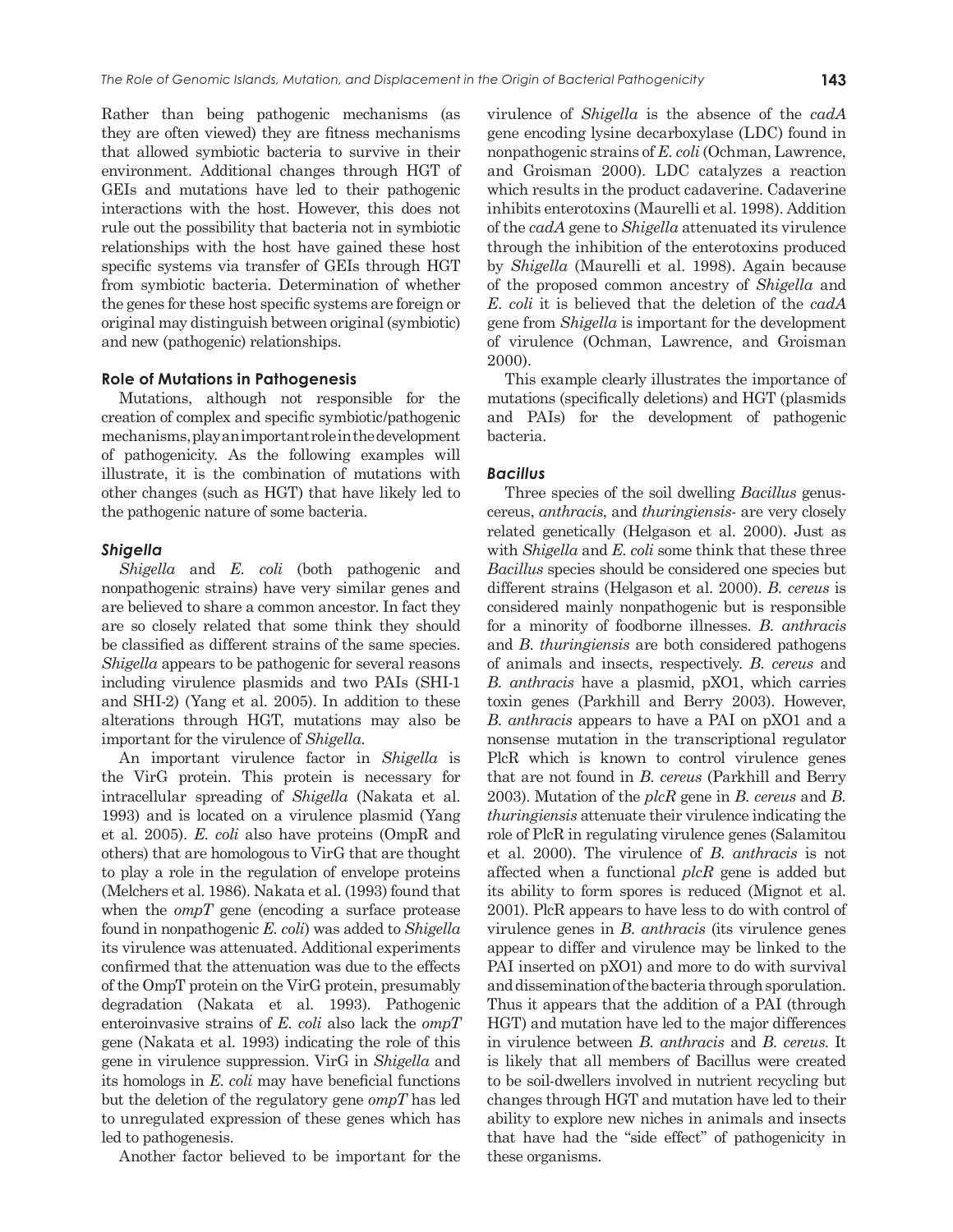#### *Legionella pneumophila*

*L. pneumophila* is an intracellular bacterium that resides in amoebas in what may be a type of endosymbiotic relationship. The bacteria can be aerosolized (in air conditioning systems or water distribution systems) and inhaled by humans. *L. pneumophila* is a human pathogen which causes Legionnaire's Disease. Macrophages in the lung endocytose *L. pneumophila* and the bacteria survive by inhibiting phagosome-lysosome fusion. The *dot* (defective for organelle trafficking) genes were found to be essential for preventing phagosome-lysosome fusion (Vogel et al. 1998). Recent studies have shown that the *dot* genes encode a T4SS system that is also found in *Coxiella burnetti* (causative agent of Q fever) (Pan et al. 2008). Pan et al. (2008) showed that Dot proteins were responsible for secreting protein effectors that inhibit phagosome-lysosome fusion. Vogel et al. (1998) showed that *dot* genes have homology to components of bacterial conjugation systems and can transfer plasmid DNA into *E. coli*. It has been suggested that the dot genes themselves may not be original to the *L. pneumophila* but rather acquired from another bacterium and may represent a PAI (Vogel et al. 1998).

If the *dot* genes do represent a GEI that originally functioned as a DNA transfer system then they may have helped *L. pneumophila* establish a symbiotic relationship with amoebas. Mutations have been observed to broaden the substrates of enzymes in bacteria as seen in the *ebgA* gene (lactose degradation) (Purdom and Anderson 2008) and nylon degrading enzymes (Anderson and Purdom 2008). Mutations may have broadened the substrates of the Dot proteins to include effectors that allow the survival of *L. pneumophila* in human macrophages. The "side effect" of pathogenicity in humans may have occurred as *L. pneumophila* adapted and survived in this new niche. Again, the development of pathogenicity seems to have involved multiple steps including acquisition of an island and mutation.

It is also possible that the host itself has suffered mutations that have altered its relationship with bacteria causing formerly nonpathogenic interactions to become pathogenic. For example, bacteria responsible for opportunistic infections occur because the immune system of the host is compromised. In individuals with healthy immune systems these same bacteria do not cause disease. Since the Fall, animal, plant, human, and bacterial DNA have all been deteriorating and so pathogenicity may be the result of changes to the bacteria as well as the host.

Hentschel, Steinert, and Hacker (2000) suggest a "vector model" for determining the final outcome of bacteria-host interactions. They state,

It is proposed that the sum of the individual

investments of the microbial partner and the respective host determines the outcome rather than the individual investments *per se* (Hentschel, Steinert, and Hacker 2000, p. 229).

With opportunistic infections the investment of the host is weakened by a compromised immune system and thus the investment of the bacteria is greater and the outcome is disease. With symbiotic interactions the investment of the bacteria and host are similar leading to healthy and helpful interactions. The interactions between bacteria and host are complex thus multiple changes to both the bacteria (HGT of GEIs and mutations) and host are likely necessary for pathogenicity to occur.

#### **Role of Displacement in Pathogenesis**

Another factor in pathogenesis may be the exploration of new environments by bacteria that they were not originally designed to interact with. This may be due to changes in the bacteria (HGT of GEIs and mutation) that allow them to explore new niches. It may also be due to host or environmental changes that allow bacteria (with or without genetic alterations) to explore new niches.

For example, Francis (2008) has suggested that the virulence genes of *V. cholera* may also be important in the breakdown of chitin (found in the exoskeleton of many marine organisms) in aquatic environments to recycle carbon. The cholera toxin may be important in salt metabolism for organisms as they move from fresh water to salt water (Francis 2008). The "virulent components" of *V. cholera* have roles in the natural aquatic environment of the bacteria and thus their natural role is not virulence at all. However, these same virulent components can cause disease when the bacteria are displaced to humans. A simple change in environment has led to the pathogenicity of *V. cholera* in humans not genetic alterations of the bacteria itself.

The Flood itself likely had a major effect on the worldwide distribution of bacteria. Bacteria from deep in the earth were brought to the surface via the bursting open of "the fountains of the great deep" (Genesis 7:11). Bacteria that were terrestrial (from the mountains to sea level), aquatic (salt and freshwater), and airborne were suddenly all mixed together. In addition, it is likely that animals that were sharing the close quarters of the ark were never that close in their natural environments. After the Flood, many new niches would also be available such as caves, deserts, and ice sheets that may not have been present before the Flood. Exposure to many gene pools via the different bacterial species being mixed together and harsh conditions may have led to rapid changes in the bacterial genetic composition as they adapted to and survived in these new niches. Also, bacteria may have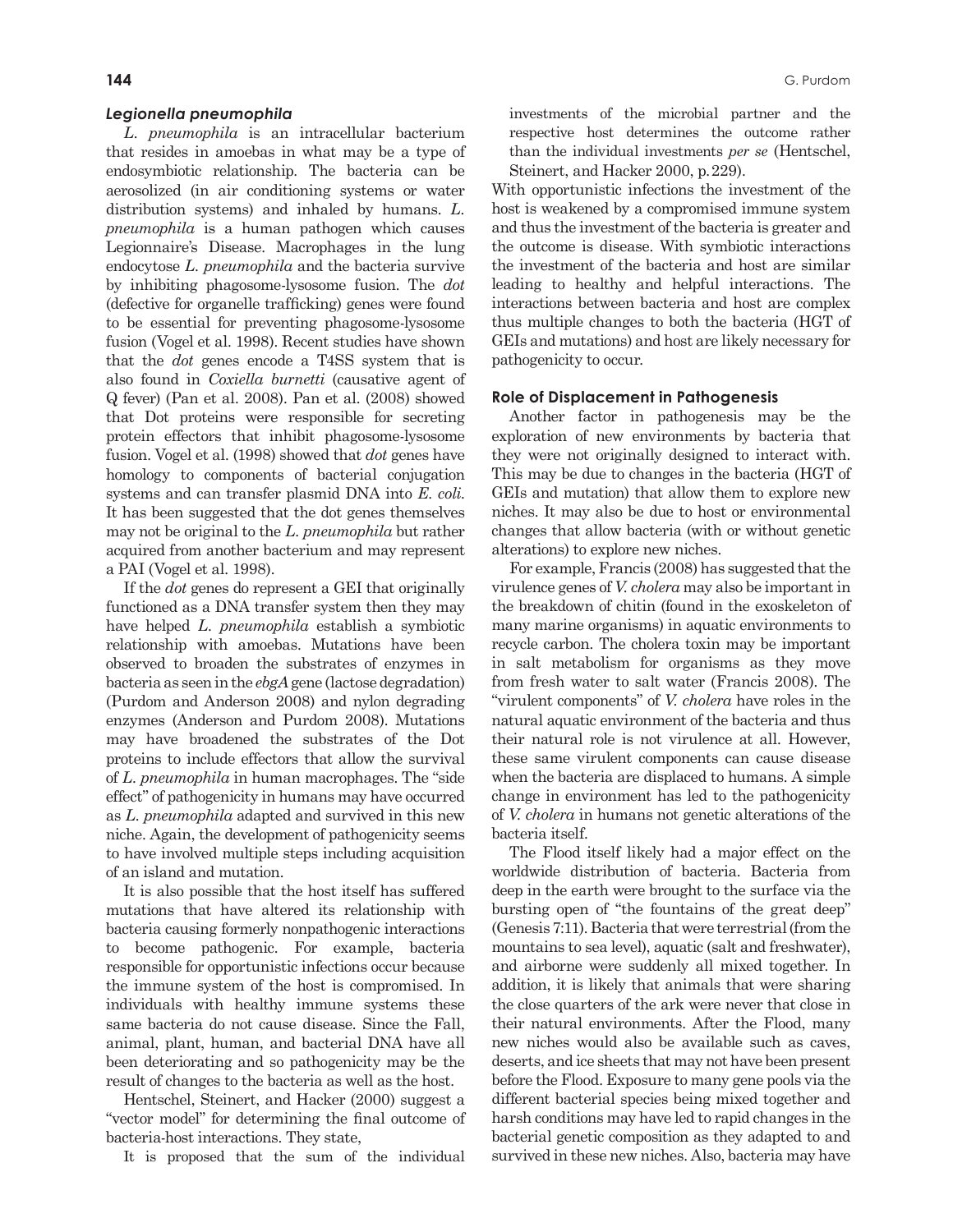been able (such as *V. cholera*) to survive in the new niches without genetic changes. Human life spans dramatically decreased after the Flood and part of this may be due to increased numbers of pathogenic bacteria following the Flood.

Numerous bacterial genetic changes have been discussed throughout this article which may have allowed bacteria to explore new environments. The following is a brief overview of bacterial changes that may have resulted in the exploration of new niches. Host and environmental changes that do not include bacterial genetic changes will also be discussed.

#### *Bacterial genetic changes*

HGT of GEIs (and mutation) likely played a major role in altering bacteria and allowing them to explore new niches. Gogarten, Doolittle, and Lawrence (2002) state,

HGT can fundamentally alter the character of a microbial species by introducing fully functional genes and gene clusters that can confer complex phenotypes and functions that allow effective and competitive exploitation of new niches (p. 2232).

They add,

... we need not view the microbial niche as a static domain, within which fitter variations constantly arise and sweep through the population. Although an organism may evolve to improve its fitness within its current niche, it is more likely that gene acquisition will allow exploitation of a related environment. In this way, the microbial niche can be considered a dynamic domain, which is redefined after each gene transfer event. (Gogarten, Doolittle, and Lawrence 2002, p. 2232).

As discussed previously, *M. loti* forms symbiotic relationships with members of the *Lotus* species and has a large symbiosis island. This island has been shown to convert nonsymbiotic bacteria to symbiotic bacteria inferring that it contains most of the genes necessary for establishing symbiosis (Sullivan et al. 2002). Movement of this island to other bacteria allows them to explore a new niche in a single step.

Nonpathogenic *E. coli* can be converted to enteropathogenic *E. coli* in a single step. A PAI known as LEE (locus of enterocyte effacement) allows enteropathogenic *E. coli* to attach to intestinal epithelial cells (McDaniel and Kaper 1997). When LEE is transferred to a nonpathogenic lab strain of *E. coli*, they display a similar virulent phenotype as the enteropathogenic *E. coli* (McDaniel and Kaper 1997). It is possible that LEE was once a GEI in symbiotic gut bacteria that was transferred to a strain of *E. coli* that possessed virulence genes and this combination formed an enteropathogenic strain of *E. coli*.

*Providencia stuartii* is a normal human gut

bacterium that can also cause opportunistic infections. It contains an enzyme that has the physiological role of acetylating bacterial peptidoglycans (Macinga and Rather 1999). However, the peptidoglycan substrate is very similar to aminoglycoside antibiotics and this enzyme has been shown to inactivate antibiotics (Macinga and Rather 1999). The regulation of the production of the enzyme in *P. stuartii* is extremely complex involving many regulators (Macinga and Rather 1999). Martínez (2008) suggests that if the gene for this enzyme was transferred to another bacterium then the gene would be "out of context" (including abnormal regulation) and may cause the bacteria to be resistant to antibiotics. As discussed previously, bacteria in response to stress initiate a SOS response which may trigger increased levels of HGT (Beaber, Hochhut, and Waldor 2004). This would provide a mechanism for the bacteria to gain helpful genes to explore, adapt, and survive in new environmental niches.

A single regulatory gene, *rscS*, in *V. fischeri* ES114 has been found to be responsible for determining their host range (Mandel et al. 2009). *V. fischeri* colonizes the bobtail squid *E. scolopes* and the *rscS* gene appears to be both sufficient and necessary for colonizing this squid (Mandel et al. 2009). However, a small change in this single gene could profoundly alter the hosts *V. fischeri* can occupy. The displacement of these bacteria to other hosts may or may not result in pathogenicity as other changes are likely needed as well.

## *Host and environmental changes*

Changes in the host (that is, weakened immune system leading to opportunistic infections) or changes in the environment (natural or artificial) can also result in the exploration of new niches with or without genetic changes in the bacteria. For example, *Pseudomonas luminescens* is pathogenic to insects and animals but symbiotic in nematodes (Dobrindt et al. 2004). In this case the host, not the bacteria, determined the outcome of the bacterialhost interaction.

As discussed previously, adherence factors (such as fimbriae) are found on GEIs and produced by nonpathogenic strains of *E. coli* that are part of the normal gut flora (Hacker and Carniel 2001). If those same *E. coli* are displaced to the urinary tract the GEIs now become PAIs as the adherence factors produced allow the *E. coli* to establish itself in the bladder or kidney causing infection (Hacker and Carniel 2001). In this case, no genetic change in the bacteria has occurred but rather a displacement of the bacteria to a new environment.

Dixon (2008) summarizes reports from several articles showing the effects of rising temperatures on cyanobacterial blooms that have led to increased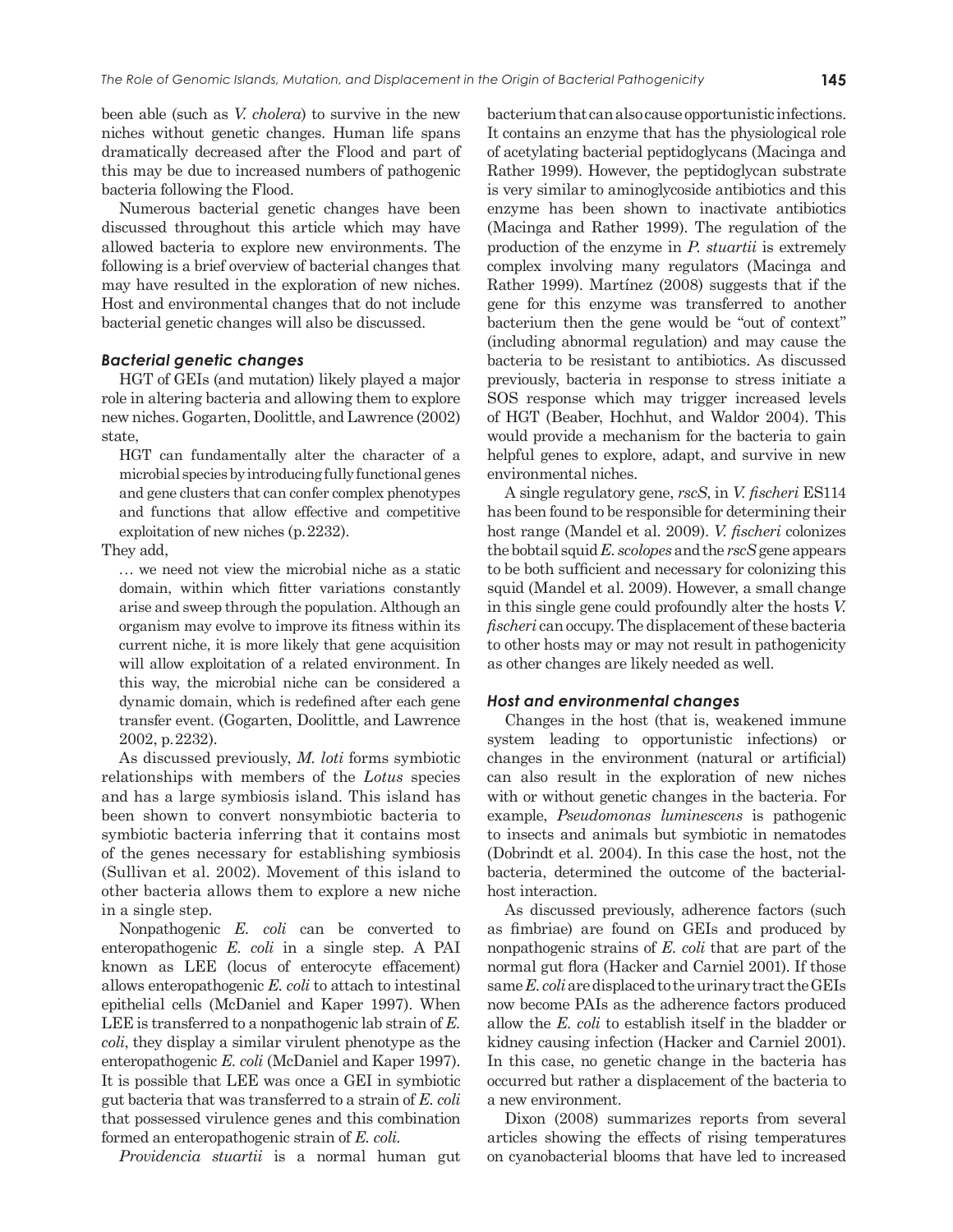incidence of disease in both animals and humans. Increasing temperatures brought about by global warming appear to be increasing the range of many cyanobacteria such that subtropical and tropical species are now being found in European countries (Dixon 2008). Some evidence also suggests that cholera, viral encephalitis, and plant diseases are on the rise due to climate changes such as El Niño and global warming (Dixon 2008). While there is a need to determine the effects of changing temperature and weather on microbes and diseases, there is also a need for caution in regards to the cause of these temperature and weather changes. It is likely that many of the temperature and weather fluctuations the earth is experiencing today are the result of natural causes rather than man-made causes (Christian 2009). Again, the bacteria have likely not changed genetically but rather are responding to or being displaced to new environments which have led to increased pathogenicity.

Although many people think of antibiotics as solely man-made products, they are also products produced by fungi and bacteria in natural environments. Traditionally antibiotics have been viewed as a "weapon-shield" (Martínez 2008) mechanism allowing bacteria to compete successfully in natural and clinical environments. However, more and more evidence indicates that antibiotics and antibiotic resistance genes have multiple roles important for bacterial survival in natural environments. Linares et al. (2006) showed that antibiotics at subinhibitory concentrations were used as signaling molecules by *Pseudomonas aeruginosa* to induce biofilm formation, motility, and cytotoxicity. Although these same processes (that is, cytotoxicity) are relevant to infection of a host in a clinical setting, they are also needed in the natural environment for survival (Linares et al. 2006). Linares et al. (2006) state,

Our results support the notion that antibiotics are not only bacterial weapons for fighting competitors but also signaling molecules that regulate the homeostasis of microbial communities. At low concentrations, they can even be beneficial for the behavior of susceptible bacteria in natural environments (p. 19484).

*P. aeruginosa* causes opportunistic infections thus a change in the host (weakened immune system) and the addition of antibiotics for treatment of the disease (if not at sufficient concentrations) has led to the pathogenicity of the bacteria with no genetic change in the bacteria itself. The same genes used to cause disease in the host are a necessary part of the bacterial genetic repertoire for survival in its natural environment.

Antibiotic resistance genes in bacteria appear to have a dual nature. Although commonly thought of as pathogenicity determinants in a clinical setting, it is very likely they have important roles in the natural bacterial environment. Antibiotics are used as nutrient sources by some bacteria (Dantas et al. 2008) and so enzymes encoded by resistance genes may be necessary for degrading the antibiotics. Multidrug resistance (MDR) efflux pumps have important roles in cell-cell signaling and detoxification (Köhler et al. 2001; Piddock 2006). Human impact through the overuse of antibiotics in farming and agriculture may lead to increased numbers of antibiotic resistance bacteria in the environment as well as increased HGT among bacteria to spread antibiotic resistance genes (Martínez 2008). Martínez (2008) states,

Finally, it seems reasonable to speculate that a human-driven increase in the concentrations of antibiotics in natural ecosystems may not only influence antibiotic resistance, but also affect the broader microbial population dynamics in different natural environments (p. 367).

Thus, antibiotic resistance genes are not pathogenicity determinants but rather part of the normal bacterial genome necessary for normal bacterial processes in the natural environment. Human impact may be responsible for increasing numbers of antibiotic resistant bacteria and the displacement of bacteria to a new environment (such as an animal or human host) which has led to their pathogenicity.

The field of aeromicrobiology also presents interesting stories of displacement that are often underappreciated. Aeromicrobiology is defined as the study of microbes living in the air. It appears that bacteria have become adapted and specialized for the air they inhabit whether it is high in the atmosphere or the air in a shopping mall (Borrell 2008). Borrell (2008) states, "Some 10,000 bacteria are present in every gram of airborne sediment, and the atmosphere contains at least one billion metric tons of dust." Manmade changes such as deforestation and natural occurrences such as temperature changes have stressed and altered microbial communities (Borrell 2008). Some of these changes might be genetic via the initiation of stress responses but changes may also occur in the number and composition of species within a community. Dust storms in Africa have been found to alter the numbers of airborne bacteria in the U. S. Virgin Islands and have been associated with increased incidences of asthma and even fatalities in some locations (Borrell 2008). Again, it is the displacement of bacteria through natural or manmade processes that has led to pathogenicity versus a change in the bacteria themselves.

One final example worth noting is the effect of space flight on bacterial pathogenicity. Wilson et al. (2007) found that *Salmonella typhimurium* that had been grown on a Space Shuttle mission were more virulent than those grown on Earth. The increased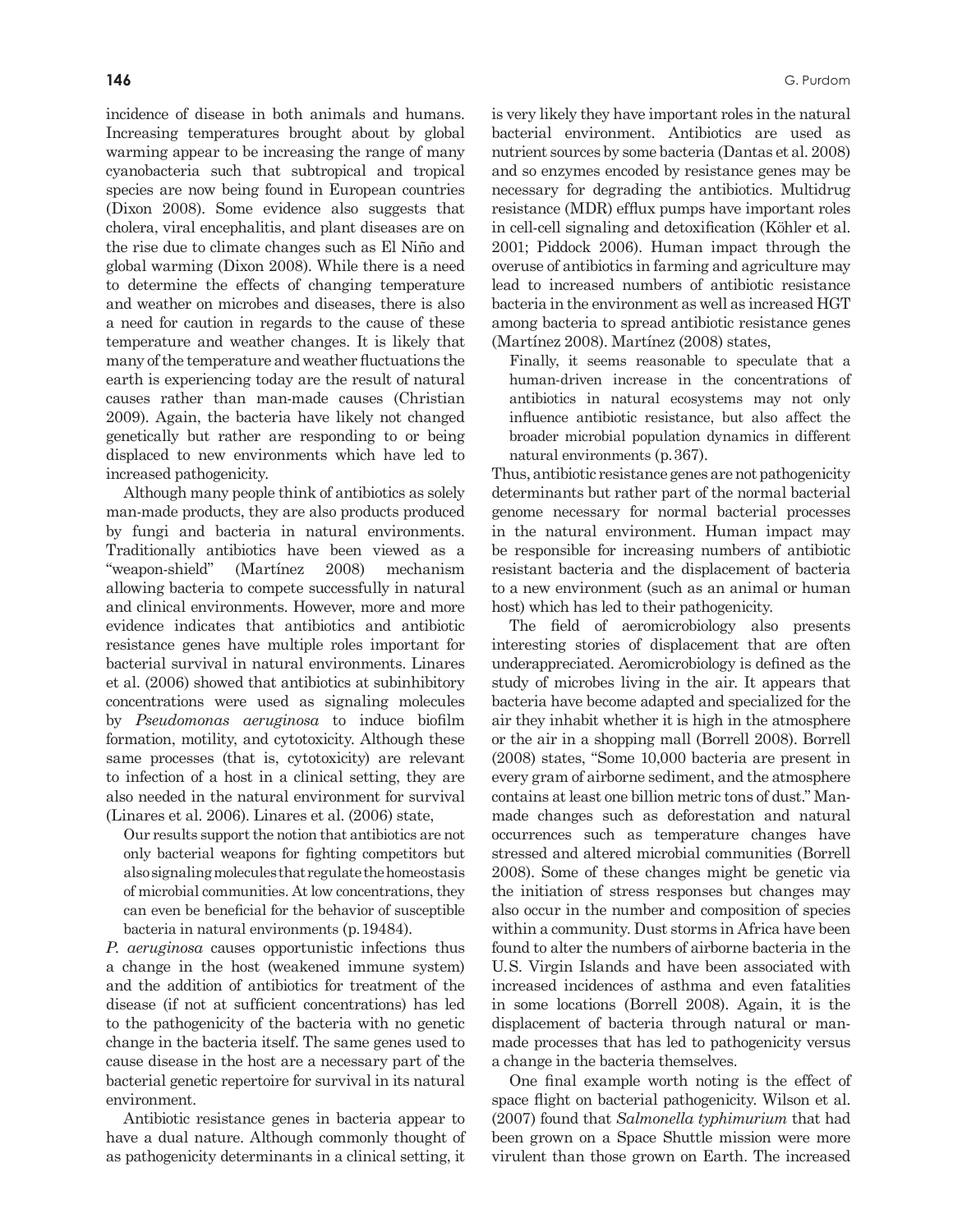virulence was attributed to the activation of Hfq, a global regulator (Wilson et al. 2007). Microarray analysis showed altered expression of genes known to be regulated by Hfq (Wilson et al. 2007). Hfq is known to respond to environmental stresses and promote virulence (Wilson et al. 2007). Space flight with its low gravity environment may be the stressor that initiated a stress response in *S. typhimurium* leading to its increased virulence in a host, however, this same response was necessary for its survival in space (pathogenicity is a "side effect"). Although the bacteria did not change genetically (through HGT or mutations) alterations in bacterial gene expression due to displacement resulted in increased pathogenicity of *S. typhimurium*.

#### **Future Research**

Ongoing research is still needed to resolve many unanswered questions. Some pathogens such as *Mycobacteria*, *Chlamydia*, and *Streptococcus* have no known PAIs (Schmidt and Hensel 2004). Schmidt and Hensel (2004) suggest that mutations may be responsible for pathogenicity and/or PAIs that are unrecognizable due to high levels of recombination. More research is needed to determine the exact cause of pathogenicity and how it was it acquired.

To my knowledge, no comprehensive analysis has been performed investigating the relationship of the quantity and type of GEIs to bacterial type (that is, Gram positive versus Gram negative), behavior (that is, pathogen vs. nonpathogen), natural environment of bacteria, and other bacterial characteristics. Hacker et al. (1997) note that PAIs in Gram positive bacteria do not fit the traditional definition of PAIs associated with Gram negative bacteria. In addition, the comparisons of GEIs between pathogens and nonpathogens are typically based on microarray data versus comparisons of the actual sequences. As more bacterial genomes are sequenced this data should be analyzed in an effort to better understand the roles of GEIs in the development of pathogenicity.

Many of the genes on islands are novel (Hsiao et al. 2005) which opens up another door of research into the determination of the source of these genes. One possible source could be species of bacteria that cannot be cultured or have not been sequenced. Metagenomics, the sequencing of entire microbial communities found in the environment without the direct culturing of bacteria, is a burgeoning field. Massive sequencing projects of metagenomes are currently being performed by Craig Venter and his associates. Another possibility is bacteriophages which are estimated to be in great excess of the number of bacteria on earth (Francis 2008). The pangenome of many bacterial species may be a reflection of the vast number of novel genes available to bacteria. This

"arsenal" of novel genes was likely designed by God to allow bacteria to adapt to the harsh environments of the post-Fall world. Determination of the arsenal source may be important in developing strategies to gain foreknowledge of future pathogens and/or prevent future pathogenic bacteria from arising.

# **Conclusions**

From the creation perspective, all bacteria were originally created "good" and important for many biological processes from the digestive processes of humans and animals to biogeochemical recycling in the environment. The vast majority of bacteria still perform these functions today. However, the Fall and subsequent curse placed on creation has altered some bacteria resulting in their pathogenicity leading to disease and death. Bacteria possess very specific and complex pathogenic mechanisms that cannot be explained merely as the result of mutations. A creation model is needed to understand how bacteria become pathogenic in a post-Fall world.

This paper clearly shows that pathogenicity is a complex characteristic of bacteria that is the result of a multi-step process. Mutations do play a role (in both bacteria and host) but HGT of GEIs and displacement are also important factors in the development of pathogenicity. Mountains of evidence support the concept that no intentional pathogenic mechanisms exist but rather what are observed as pathogenic are really modifications of symbiotic and/or benign mechanisms. This fits well with the creation model that all bacteria were created "good" and modifications in a post-Fall world have led to their pathogenicity.

In order to survive in a post-Fall world, God designed bacteria with mechanisms to adapt. These include adaptive mutation (Purdom and Anderson 2008), HGT of GEIs, and likely many others that have yet to be discovered. As bacteria were displaced to new environments these mechanisms were crucial to their survival. Pathogenicity should be rightly viewed as a "side effect" of bacterial adaptation and survival in the post-Fall world and not part of God's original "very good" (Genesis 1:31) created world.

#### **References**

- Akopyants, N. S., S. W. Clifton, D. Kersulyte, J. E. Crabtree, B. E. Youree, C. A. Reese, N. O. Bukanov, E. S. Drazek, B. A. Roe, and D. E. Berg. 1998. Analyses of the cag pathogenicity island of *Helicobacter pylori*. *Molecular Microbiology* 28, no. 1:37–53.
- Anderson, K. L. and G. Purdom. 2008. A creationist perspective of beneficial mutations in bacteria. In *Proceedings of the Sixth International Conference on Creationism*, ed. A. A. Snelling, pp. 73–86. Pittsburgh, Pennsylvania: Creation Science Fellowship and Dallas Texas: Institute for Creation Research.
- Beaber, J. W., B. Hochhut, and M. K. Waldor. 2002. Genomic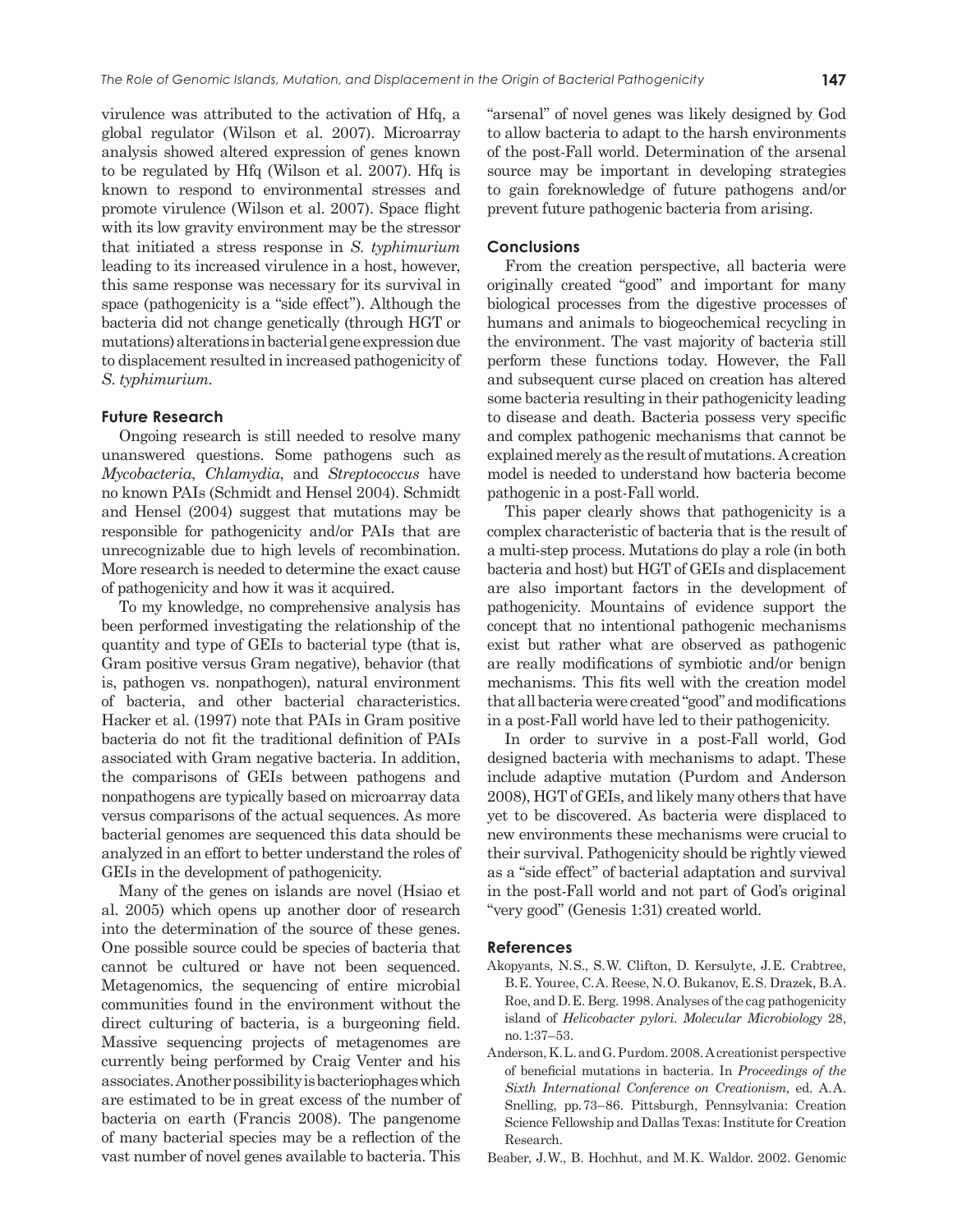and functional analyses of SXT, an integrating antibiotic resistance gene transfer element derived from *Vibrio cholerae*. *Journal of Bacteriology* 184, no. 15:4259–4269.

- Beaber, J. W., B. Hochhut, and M. K. Waldor. 2004. SOS response promotes horizontal dissemination of antibiotic resistance genes. *Nature* 427, no. 6969:72–74.
- Bentley, S.D., G.S. Vernikos, L.A.S. Snyder, C. Churcher, C. Arrowsmith, T. Chillingworth, A. Cronin, et al. 2007. Meningococcal genetic variation mechanisms viewed through comparative analysis of serogroup C strain FAM18. *PLoS Genetics* 3, no. 2:0230–0240.
- Bergman, J. 1997. Understanding poisons from a creationist perspective. *T. J.* 11, no. 3:353–360.
- Bergman, J. 1999. Did God make pathogenic viruses? *T. J.* 13, no. 1:115–125.
- Blanc-Potard, A. and E. A. Groisman. 1997. The *Salmonella selC* locus contains a pathogenicity island mediating intramacrophage survival. *EMBO Journal* 16, no. 17: 5376–5385.
- Blocker, A., K. Komoriya, and S. Aizawa. 2003. Type III secretions systems and bacterial flagella: Insights into their function from structural similarities. *Proceedings of the National Academy of Sciences USA* 100, no. 6:3027–3030.
- Borrell, B. 2008. They came from above. *The Scientist* 22, no. 12:36–45.
- Censini, S., C. Lange, Z. Xiang, J. E. Crabtree, P. Ghiara, M. Borodovsky, R. Rappuoli, and A. Covacci. 1996. *cag*, a pathogenicity island of *Helicobacter pylori*, encodes type I-specific and disease-associated virulence factors. *Proceedings of the National Academy of Sciences USA* 93, no. 25:14648–14653.
- Christian, M. 2008. Global warming in perspective. *Answers* 3, no. 4:84–89.
- Cornelis, G. R. 2006. The type III secretion injectisome. *Nature Reviews Microbiology* 4, no. 11:811–825.
- Curtis, T. P., W. T. Sloan, and J. W. Scannell. 2002. Estimating prokaryotic diversity and its limits. *Proceedings of the National Academy of Sciences USA* 99, no. 16: 10494–10499.
- Dagan, T., Y. Artzy-Randrup, and W. Martin. 2008. Modular networks and cumulative impact of lateral transfer in prokaryote genome evolution. *Procedures of the National Academy of Sciences USA* 105, no. 29:10039–10044.
- Dantas, G.M., O.A. Sommer, R.D. Oluwasegun, and G.M. Church. 2008. Bacteria subsisting on antibiotics. *Science* 320, no. 5872:100–103.
- Davidson, S.K., T.A. Koropatnick, R. Kossmehl, L. Sycuro, and M. J. McFall-Ngai. 2004. NO means 'yes' in the squidvibrio symbiosis: Nitric oxide (NO) during the initial stages of a beneficial association. *Cellular Microbiology* 6, no. 12:1139–1151.
- Deiwick, J., T. Nikolaus, S. Erdogan, and M. Hensel. 1999. Environmental regulation of *Salmonella* pathogenicity island 2 gene expression. *Molecular Microbiology* 31, no. 6:1759–1773.
- Dobrindt, U., F. Agerer, K. Michaelis, A. Janka, C. Buchrieser, M. Samuelson, C. Svanborg, G. Gottschalk, H. Karch, and J. Hacker. 2003. Analysis of genome plasticity in pathogenic and commensal *Escherichia coli* isolates by use of DNA arrays. *Journal of Bacteriology* 185, no. 6:1831–1840.
- Dobrindt, U., B. Hochhut, U. Hentschel, and J. Hacker. 2004. Genomic islands in pathogenic and environmental

microorganisms. *Nature Reviews Microbiology* 2, no. 5: 414–424.

- Ernst, J.D., G. Trevejo-Nuñez, and N. Banaiee. 2007. Genomics and the evolution, pathogenesis, and diagnosis of tuberculosis. *The Journal of Clinical Investigation* 117, no. 7:1738–1745.
- Finlay, B. B. and S. Falkow. 1997 Common themes in microbial pathogenicity revisited. *Microbiology and Molecular Biology Reviews* 61, no. 2:136–169.
- Francis, J. W. 2003. The organosubstrate of life: A creationist perspective of microbes and viruses. In *Proceedings of the Fifth International Conference on Creationism*, ed. R. L. Ivey Jr., pp. 433–444. Pittsburgh, Pennsylvania: Creation Science Fellowship.
- Francis, J. W. 2006. The role of virulence factors in the establishment of beneficial ecological relationships of *Vibrio cholera* and *Vibrio fischeri*. *Occasional Papers of the BSG* 8:13–14.
- Francis, J. W. and T. C. Wood. 2008 The CT toxin of *Vibrio cholera*, its structure, function and origin. *Occasional Papers of the BSG* 11:7.
- Francis, J. W. 2008. Creation microbiology and the origin of disease. *Answers Research Journal* 1:1–6.
- Freiberg, C., R. Fellay, A. Bairoch, W. J. Broughton, A. Rosenthal, and X. Perret. 1997. Molecular basis of symbiosis between *Rhizobium* and legumes. *Nature* 387, no. 6631:394–401.
- Garcia-Vallvé, S., A. Romeu, and J. Palau. 2000. Horizontal gene transfer in bacterial and archaeal complete genomes. *Genome Research* 10, no. 11:1719–1725.
- Gillen, A. L. 2008. Microbes and the days of creation. *Answers Research Journal* 1:7–10.
- Gogarten, J.P., W.F. Doolittle, and J.G. Lawrence. 2002. Prokaryotic evolution in light of gene transfer. *Molecular Biology and Evolution* 19, no. 12:2226-2238.
- Groisman, E. A. and H. Ochman. 1996. Pathogenicity islands: Bacterial evolution in quantum leaps. *Cell* 87, no. 5: 791–794.
- Groisman, E. A. and H. Ochman. 1997. How *Salmonella* became a pathogen. *Trends in Microbiology* 5, no. 9: 343–349.
- Grozdanov, L., C. Raasch, J. Schulze, U. Sonnenborn, G. Gottschalk, J. Hacker, and U. Dobrindt. 2004. Analysis of the genome structure of the nonpathogenic probiotic *Escherichia coli* strain Nissle 1917. *Journal of Bacteriology* 186, no. 16:5432–5441.
- Hacker, J., G. Blum-Oehler, I. Mühldorfer, and H. Tschäpe. 1997. Pathogenicity islands of virulent bacteria: Structure, function and impact on microbial evolution. *Molecular Microbiology* 23, no. 6:1089–1097.
- Hacker, J. and E. Carniel. 2001. Ecological fitness, genomic islands and bacterial pathogenicity. *EMBO Reports* 2, no. 5:376–381.
- Hain, T., C. Steinweg, C. T. Kuenne, A. Billion, R. Ghai, S. S. Chatterjee, E. Domann, et al. 2006. Whole-genome sequence of *Listeria welshimeri* reveals common steps in genome reduction with *Listeria innocua* as compared to *Listeria monocytogenes*. *Journal of Bacteriology* 188, no. 21:7405–7415.
- Hao, W. and G.B. Golding. 2006. The fate of laterally transferred genes: Life in the fast lane to adaptation or death. *Genome Research* 16, no. 5:636–643.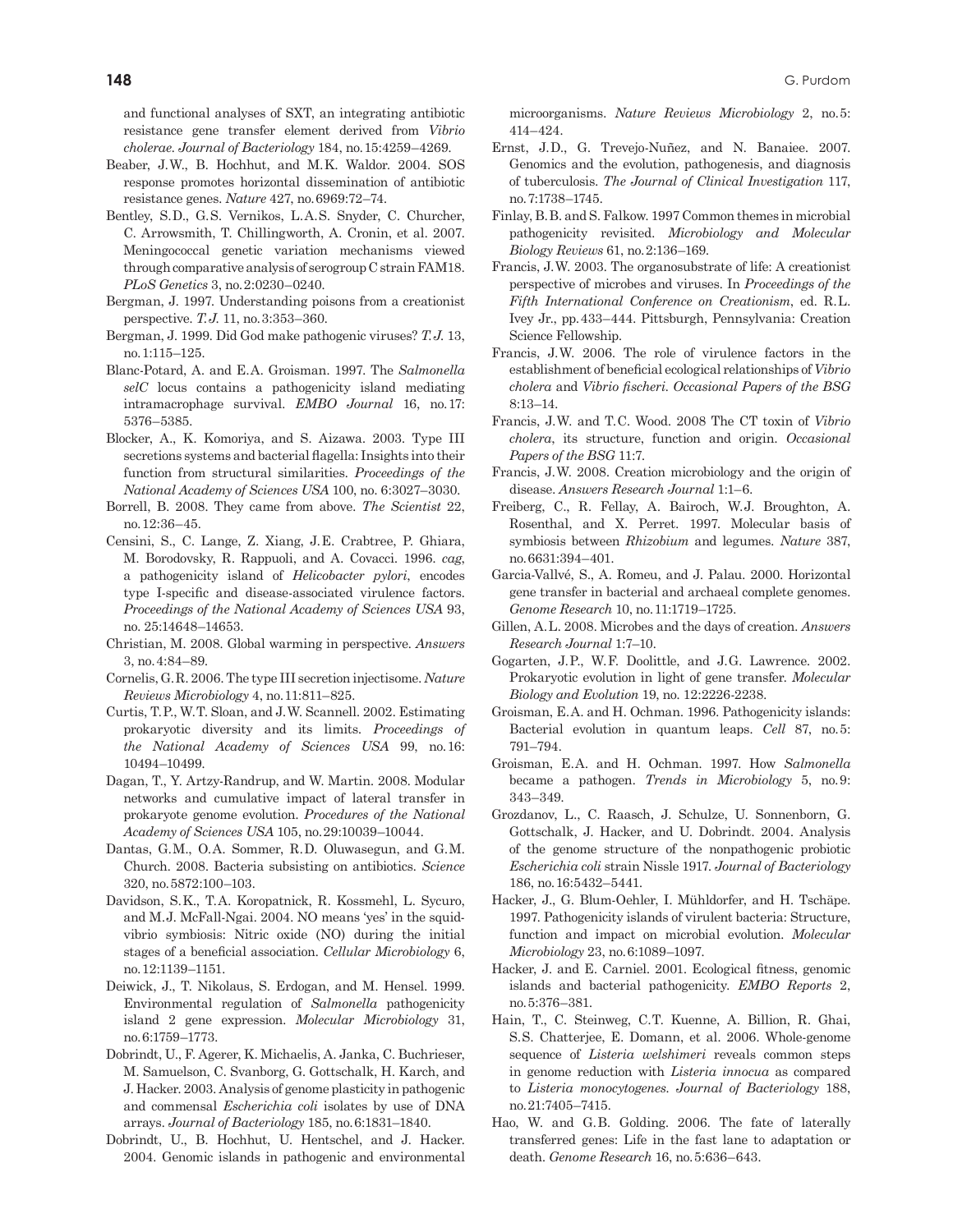- Hardt, W. and J. E. Galàn. 1997. A secreted *Salmonella* protein with homology to an avirulence determinant of plant pathogenic bacteria. *Proceedings of the National Academy of Sciences USA* 94, no. 18:9887–9892.
- Helgason, E., O. A. Økstad, D. A. Caugant, H. A. Johansen, A. Fouet, M. Mock, I. Hegna, and A. Kolstø. 2000. *Bacillus anthracis*, *Bacillus cereus*, and *Bacillus thuringiensis*— One species on the basis of genetic evidence. *Applied and Environmental Microbiology* 66, no. 6:2627–2630.
- Hentschel, U., M. Steinert, and J. Hacker. 2000. Common molecular mechanisms of symbiosis and pathogenesis. *Trends in Microbiology* 8, no. 5:226–231.
- Hentschel, U. and J. Hacker. 2001. Pathogenicity islands: the tip of the iceberg. *Microbes and Infection* 3, no. 7:545–548.
- Hooper, S.D. and O.G. Berg. 2002. Detection of genes with atypical nucleotide sequence in microbial genomes. *Journal of Molecular Evolution* 54, no. 3:365–375.
- Hotopp, J.C.D., R. Grifantini, N. Kumar, Y.L. Tzeng, D. Fouts, E. Frigimelica, M. Draghi, M. M. Giuliani, R. Rappuoli, D. S. Stephens, G. Grandi, and H. Tettlin. 2006. Comparative genomics of *Neisseria meningitidis*: Core genome, islands of horizontal transfer and pathogenspecific genes. *Microbiology* 152, no. 12:3733–3749.
- Hsiao, W. W., K. Ung, D. Aeschliman, J. Bryan, B. B. Finlay, and F.S. Brinkman. 2005. Evidence of a large novel gene pool associated with prokaryotic genomic islands. *PLoS Genetics* 1, no. 5:540–550.
- Juhas, M., D.W. Crook, I.D. Dimopoulou, G. Lunter, R.M. Harding, D.J. Ferguson, and D.W. Hood. 2007a. Novel type IV secretion system involved in propagation of genomic islands. *Journal of Bacteriology* 189, no. 3:761–771.
- Juhas, M., P.M. Power, R.M. Harding, D.J.P. Ferguson, I.D. Dimopoulou, A. R. E. Elamin, Z. Mohd-Zain, et al. 2007b. Sequence and functional analyses of *Haemophilus* spp. genomic islands. *Genome Biology* 8, no. 11:R237–R237.14.
- Karlin, S. 2001. Detecting anomalous gene clusters and pathogenicity islands in diverse bacterial genomes. *Trends in Microbiology* 9, no. 7:335–343.
- Kilian, M., K. Poulsen, T. Blomqvist, L. S. Håvarstein, M. Bek-Thomsen, H. Tettelin, and U. B. Sørensen. 2008. Evolution of *Streptococcus pheumoniae* and its close commensal relatives. *PLoS One* 3, no. 7:e2683.1–e2683.11.
- Kim, J. F., J. H. Ham, D. W. Bauer, A. Collmer, and S. V. Beer. 1998. The *hrpC* and *hrpN* operons of *Erwinia chrysanthemi* EC16 are flanked by *plcA* and homologs of hemolysin/ adhesin genes and accompanying activator/transporter genes. *Molecular Plant Microbe Interactions* 11, no. 6: 563–567.
- Köhler, T., C. van Delden, L. K. Curty, M. M. Hamzehpour, and J. Pechere. 2001. Overexpression of the MexEF-OprN multidrug efflux system affects cell-to-cell signaling in *Pseudomonas aeruginosa*. *Journal of Bacteriology* 183, no. 18:5213–5222.
- Kurland, C.G., B. Canback, and O.G. Berg. 2003. Horizontal gene transfer: A critical view. *Proceedings of the National Academy of Sciences USA* 100, no. 17:9658–9662.
- Kutter, S., R. Buhrdorf, J. Haas, W. Schneider-Brachaert, R. Haas, and W. Fischer. 2008. Protein subassemblies of the *Helicobacter pylori* Cag type IV secretion system revealed by localization and interaction studies. *Journal of Bacteriology* 190, no. 6:2161–2171.

Lawrence, J. G. and H. Ochman. 1998. Molecular archaeology

of the *Escherichia coli* genome. *Proceedings of the National Academy of Sciences USA* 95, no. 16:9413–9417.

- Lefébure, T. and M. J. Stanhope. 2007. Evolution of the core and pan-genome of *Streptococcus*: Positive selection, recombination, and genome composition. *Genome Biology* 8, no. 5:R71–R71.17.
- Linares, J.F., I. Gustafsson, E. Baquero, and J.L. Martínez. 2006. Antibiotics as intermicrobial signaling agents instead of weapons. *Proceedings of the National Academy of Sciences USA* 103, no. 51:19484–19489.
- Macinga, D.R. and P.N. Rather. 1999. The chromosomal 2'Nacetyltransferase of *Providencia stuartii*: Physiological functions and genetic regulation. *Frontiers in Bioscience* 4: d132–140.
- Mandel, M. J., M. S. Wollenberg, E. V. Stabb, K. L. Visick, and E. G. Ruby. 2009. A single regulatory gene is sufficient to alter bacterial host range. *Nature* 458, no. 7235:215–218.
- Martínez, J.L. 2008. Antibiotics and antibiotic resistance genes in natural environments. *Science* 321, no. 5887: 365–367.
- Maurelli, A. T., R. E. Fernández, C. A. Bloch, C. K. Rode, and A. Fasano. 1998. "Black holes" and bacterial pathogenicity: A large genomic deletion that enhances the virulence of *Shigella* spp. and enteroinvasive *Escherichia coli*. *Proceedings of the National Academy of Sciences USA* 95, no. 7:3943–3948.
- Mazmanian, S. K., C. H. Liu, A. O. Tzianabos, and S. L. Kasper. 2005. An immunomodulatory molecule of symbiotic bacteria directs maturation of the host immune system. *Cell* 122, no. 1:107–118.
- McDaniel, T.K. and J.B. Kaper. 1997. A cloned pathogenicity island from enteropathogenic *Escherichia coli* confers the attaching and effacing phenotype on *E. coli* K-12. *Molecular Microbiology* 23, no. 2:399–407.
- Medini, D., D. Serruto, J. Parkhill, D. A. Relman, C. Donati, R. Moxon, S. Falkow, and R. Rappuoli. 2008. Microbiology in the post-genomic era. *Nature Reviews Microbiology* 6, no. 6:419–430.
- Melchers, L. S., D. V. Thompson, K. B. Idler, R. A. Schileperoort, and P.J.J. Hooykaas. 1986. Nucleotide sequence of the virulence gene *vir*G of the *Agrobacterium tumefaciens* octopine Ti plasmid: Significant homology between *vir*G and the regulatory genes *omp*R, *pho*B and *dye* of *E. coli*. *Nucleic Acids Research* 14, no. 24:9933–9942.
- Mignot, T., M. Mock, D. Robichon, A. Landier, D. Lereclus, and A. Fouet. 2001. The incompatibility between the PlcR- and AtxA-controlled regulons may have selected a nonsense mutation in *Bacillus anthracis*. *Molecular Microbiology* 42, no. 5:1189–1198.
- Monack, D.M., J. Mecsas, N. Ghori, and S. Falkow. 1997. *Yersinia* signals macrophages to undergo apoptosis and YopJ is necessary for this cell death. *Proceedings of the National Academy of Sciences USA* 94, no. 19: 10385–10390.
- Mushegian, A.R, K.J. Fullner, E.V. Koonin, and E.W. Nester. 1996. A family of lysozyme-like virulence factors in bacterial pathogens of plants and animals. *Proceedings of the National Academy of Sciences USA* 93, no. 14: 7321–7326.
- Nakamura, Y., T. Itoh, H. Matsuda, and T. Gojobori. 2004. Biased biological functions of horizontally transferred genes in prokaryotic genomes. *Nature Genetics* 36, no. 7:760–766.